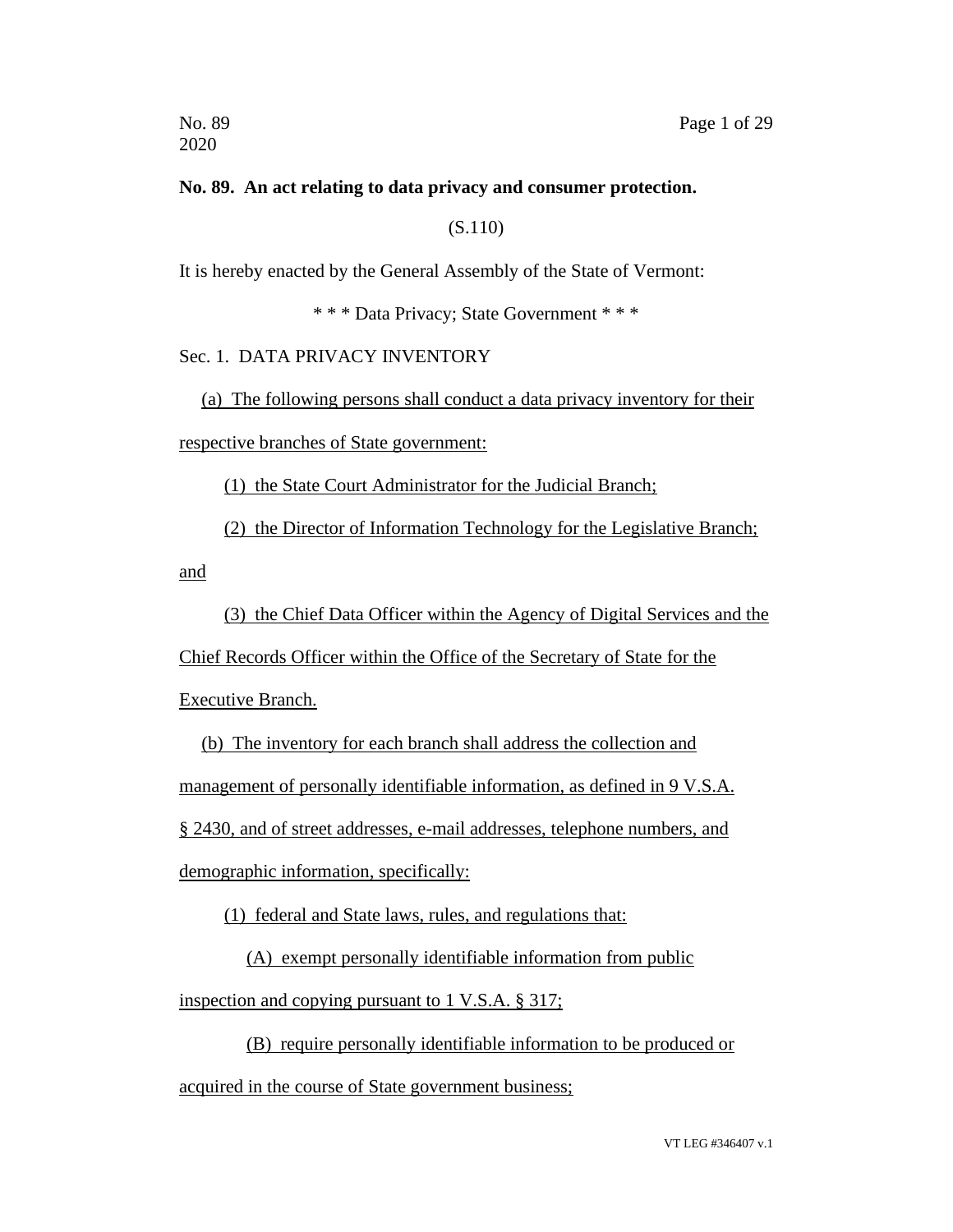(C) specify fees for obtaining personally identifiable information produced or acquired in the course of State government business; and

(D) require personally identifiable information to be shared between branches of State government or between branches and nonstate entities, including municipalities;

(2) arrangements or agreements, whether verbal or written, between branches of State government or between branches and nonstate entities, including municipalities, to share personally identifiable information, street addresses, e-mail addresses, telephone numbers, and demographic information; and

(3) recommendations for proposed legislation concerning the collection and management of personally identifiable information, street addresses, email addresses, telephone numbers, and demographic information.

(c) On or before January 15, 2021, the Chief Data Officer and the Chief Records Officer, in collaboration with the State Court Administrator and the Director of Information Technology, shall submit a unified report presenting their findings and recommendations to:

(1) the House Committees on Commerce and Economic Development, on Energy and Technology, and on Government Operations;

(2) the Senate Committees on Economic Development, Housing and General Affairs, on Finance, and on Government Operations; and

(3) the Joint Information Technology Oversight Committee.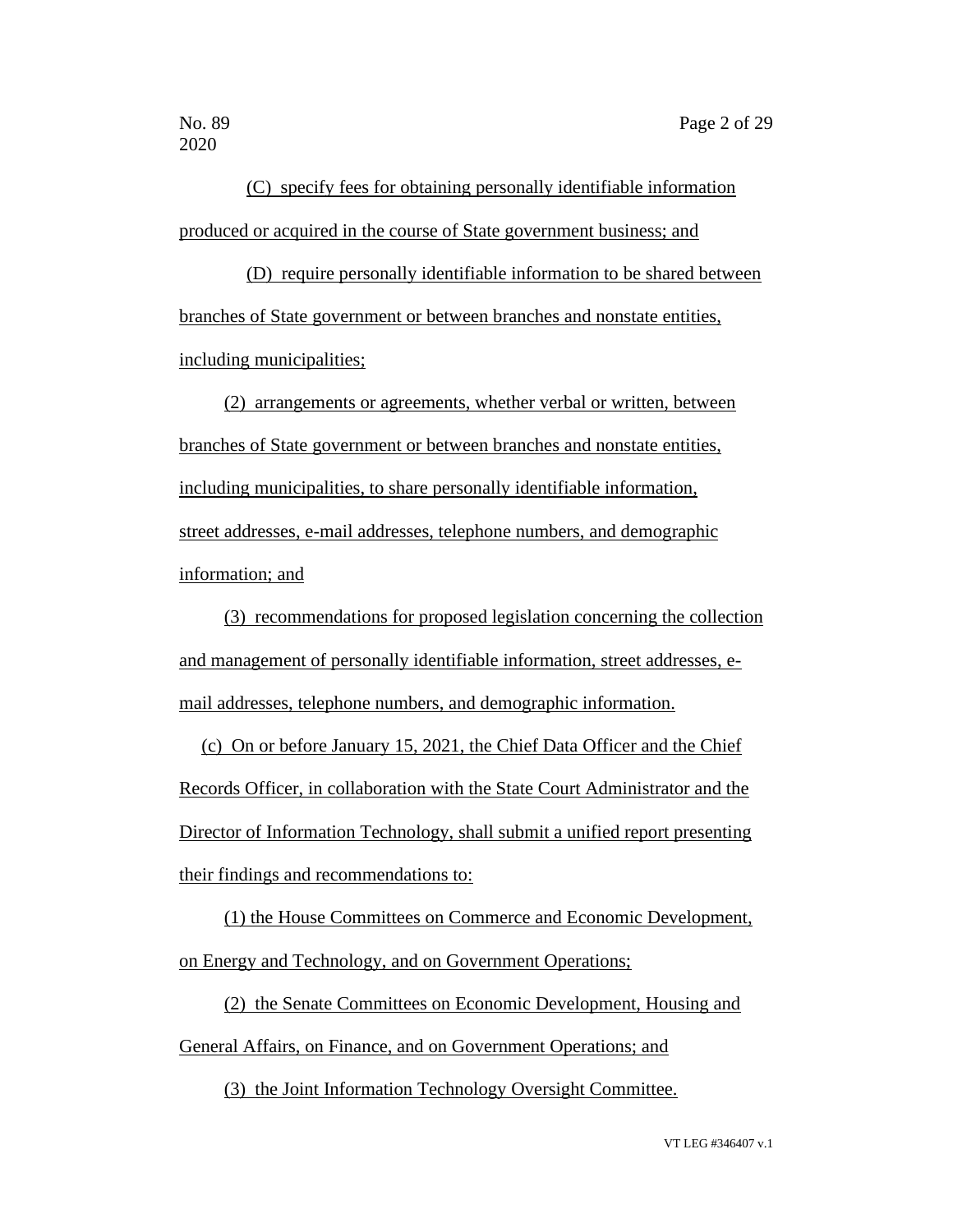\* \* \* Security Breach Notice Act \* \* \*

Sec. 2. 9 V.S.A. § 2430 is amended to read:

#### § 2430. DEFINITIONS

As used in this chapter:

\* \* \*

(6) "Data collector" means a person who, for any purpose, whether by automated collection or otherwise, handles, collects, disseminates, or otherwise deals with personally identifiable information, and includes the State, State agencies, political subdivisions of the State, public and private universities, privately and publicly held corporations, limited liability companies, financial institutions, and retail operators.

(7) "Encryption" means use of an algorithmic process to transform data into a form in which the data is rendered unreadable or unusable without use of a confidential process or key.

(8) "License" means a grant of access to, or distribution of, data by one person to another in exchange for consideration. A use of data for the sole benefit of the data provider, where the data provider maintains control over the use of the data, is not a license.

(9) "Login credentials" means a consumer's user name or e-mail address, in combination with a password or an answer to a security question, that together permit access to an online account.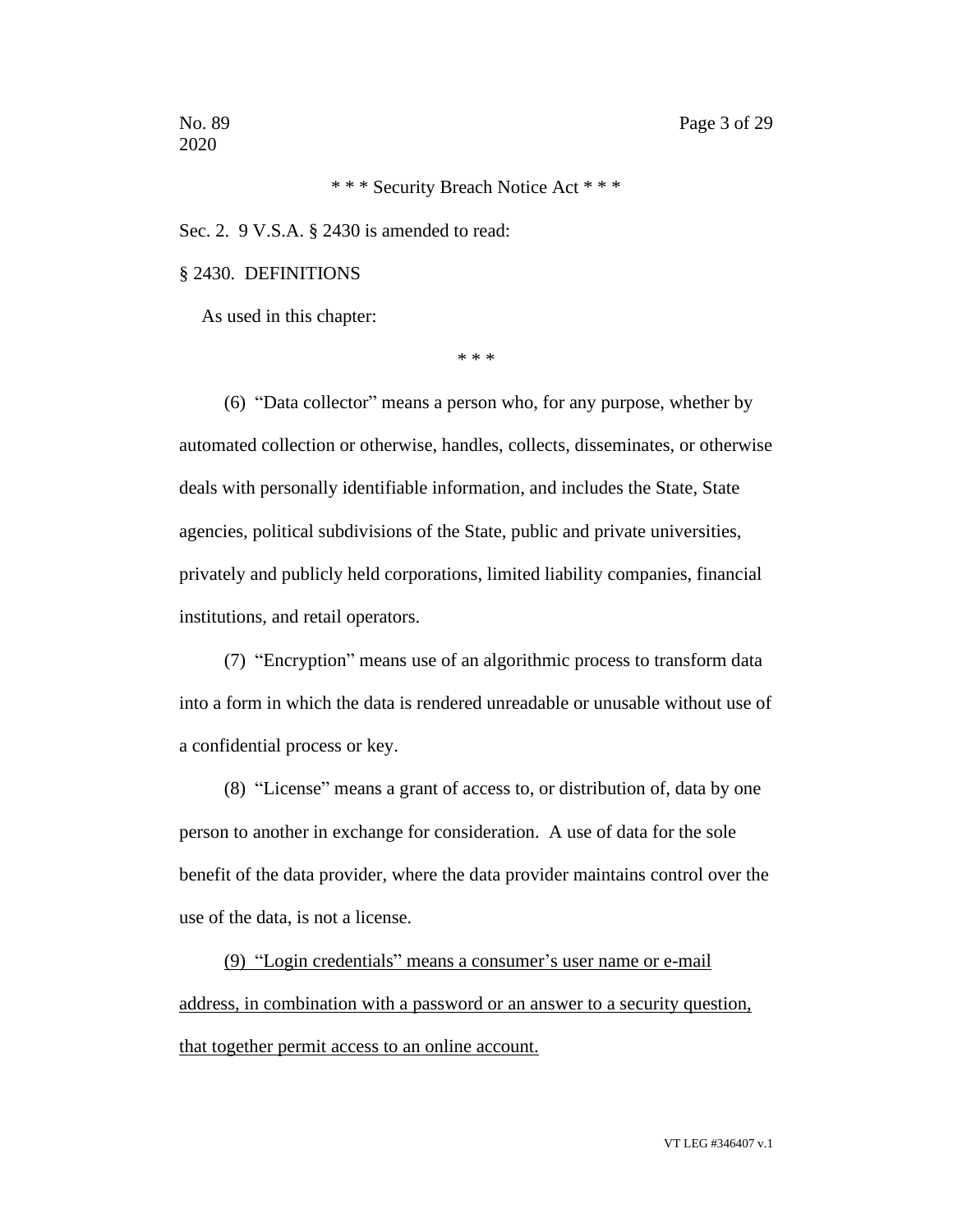$(9)(10)(A)$  "Personally identifiable information" means a consumer's first name or first initial and last name in combination with any one or more of the following digital data elements, when the data elements are not encrypted, or redacted, or protected by another method that renders them unreadable or unusable by unauthorized persons:

(i) a Social Security number;

(ii) motor vehicle operator's license number or nondriver identification card number a driver license or nondriver State identification card number, individual taxpayer identification number, passport number, military identification card number, or other identification number that originates from a government identification document that is commonly used to verify identity for a commercial transaction;

(iii) a financial account number or credit or debit card number, if circumstances exist in which the number could be used without additional identifying information, access codes, or passwords;

(iv) account passwords a password, or personal identification numbers number, or other access eodes code for a financial account;

(v) unique biometric data generated from measurements or technical analysis of human body characteristics used by the owner or licensee of the data to identify or authenticate the consumer, such as a fingerprint, retina or iris image, or other unique physical representation or digital representation of biometric data;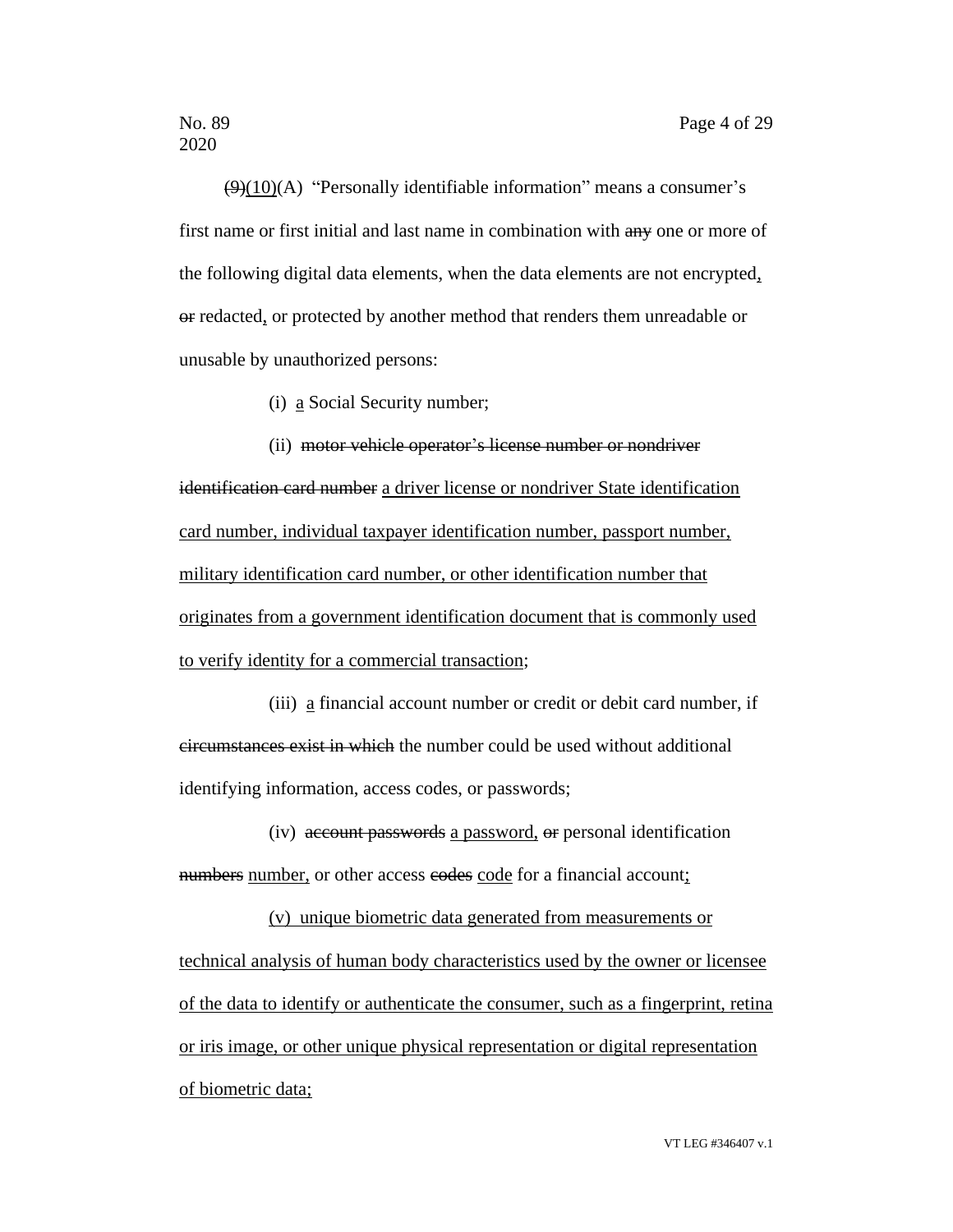#### (vi) genetic information; and

(vii)(I) health records or records of a wellness program or similar program of health promotion or disease prevention;

(II) a health care professional's medical diagnosis or treatment of the consumer; or

(III) a health insurance policy number.

(B) "Personally identifiable information" does not mean publicly available information that is lawfully made available to the general public from federal, State, or local government records.

(10)(11) "Record" means any material on which written, drawn, spoken, visual, or electromagnetic information is recorded or preserved, regardless of physical form or characteristics.

 $(11)(12)$  "Redaction" means the rendering of data so that the data are unreadable or are truncated so that no more than the last four digits of the identification number are accessible as part of the data.

 $(12)(13)(A)$  "Security breach" means unauthorized acquisition of, electronic data or a reasonable belief of an unauthorized acquisition of, electronic data that compromises the security, confidentiality, or integrity of a consumer's personally identifiable information or login credentials maintained by a data collector.

(B) "Security breach" does not include good faith but unauthorized acquisition of personally identifiable information or login credentials by an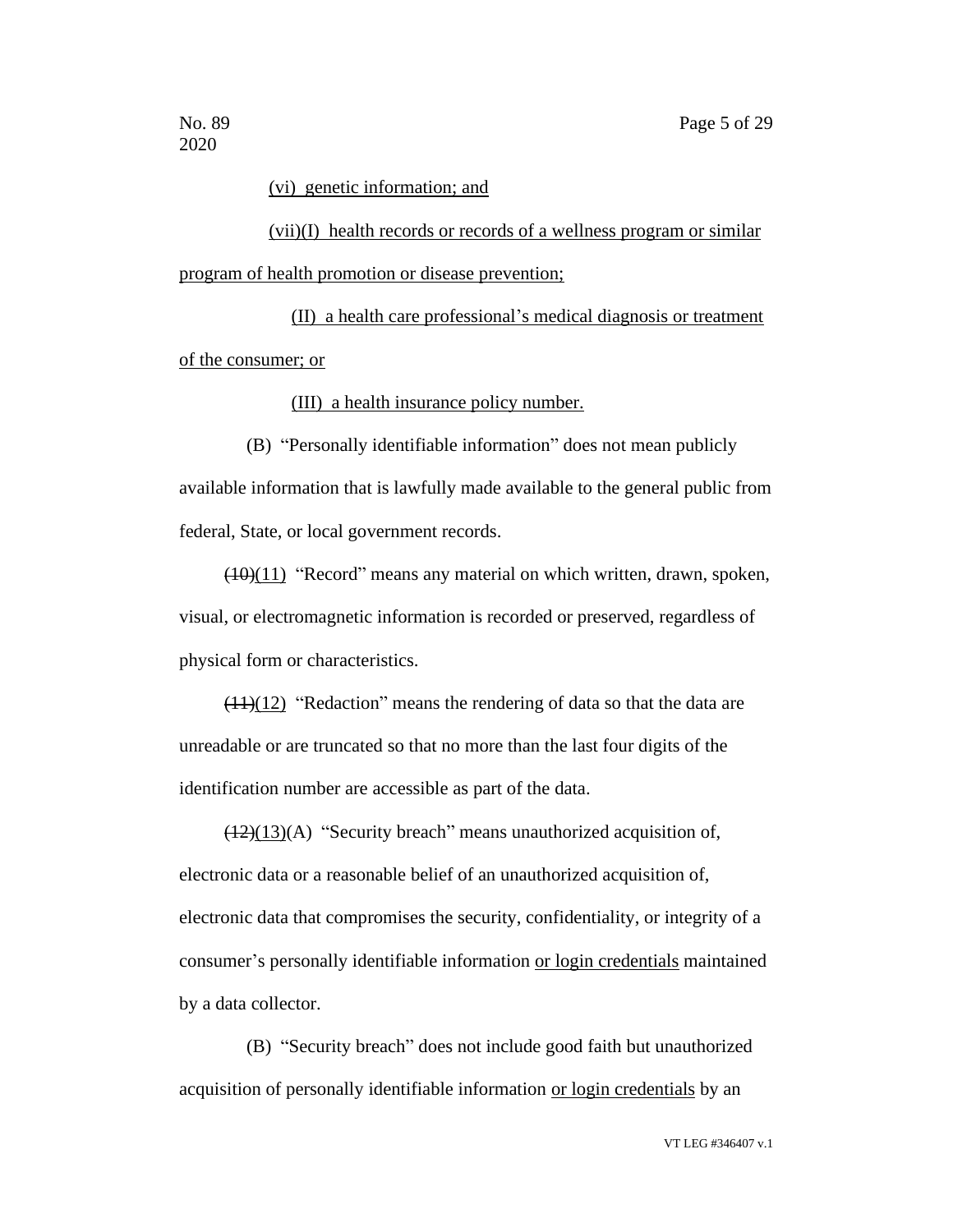employee or agent of the data collector for a legitimate purpose of the data collector, provided that the personally identifiable information is or login credentials are not used for a purpose unrelated to the data collector's business or subject to further unauthorized disclosure.

(C) In determining whether personally identifiable information has or login credentials have been acquired or is reasonably believed to have been acquired by a person without valid authorization, a data collector may consider the following factors, among others:

(i) indications that the information is in the physical possession and control of a person without valid authorization, such as a lost or stolen computer or other device containing information;

(ii) indications that the information has been downloaded or copied;

(iii) indications that the information was used by an unauthorized person, such as fraudulent accounts opened or instances of identity theft reported; or

(iv) that the information has been made public.

Sec. 3. 9 V.S.A. § 2435 is amended to read:

#### § 2435. NOTICE OF SECURITY BREACHES

- (a) This section shall be known as the Security Breach Notice Act.
- (b) Notice of breach.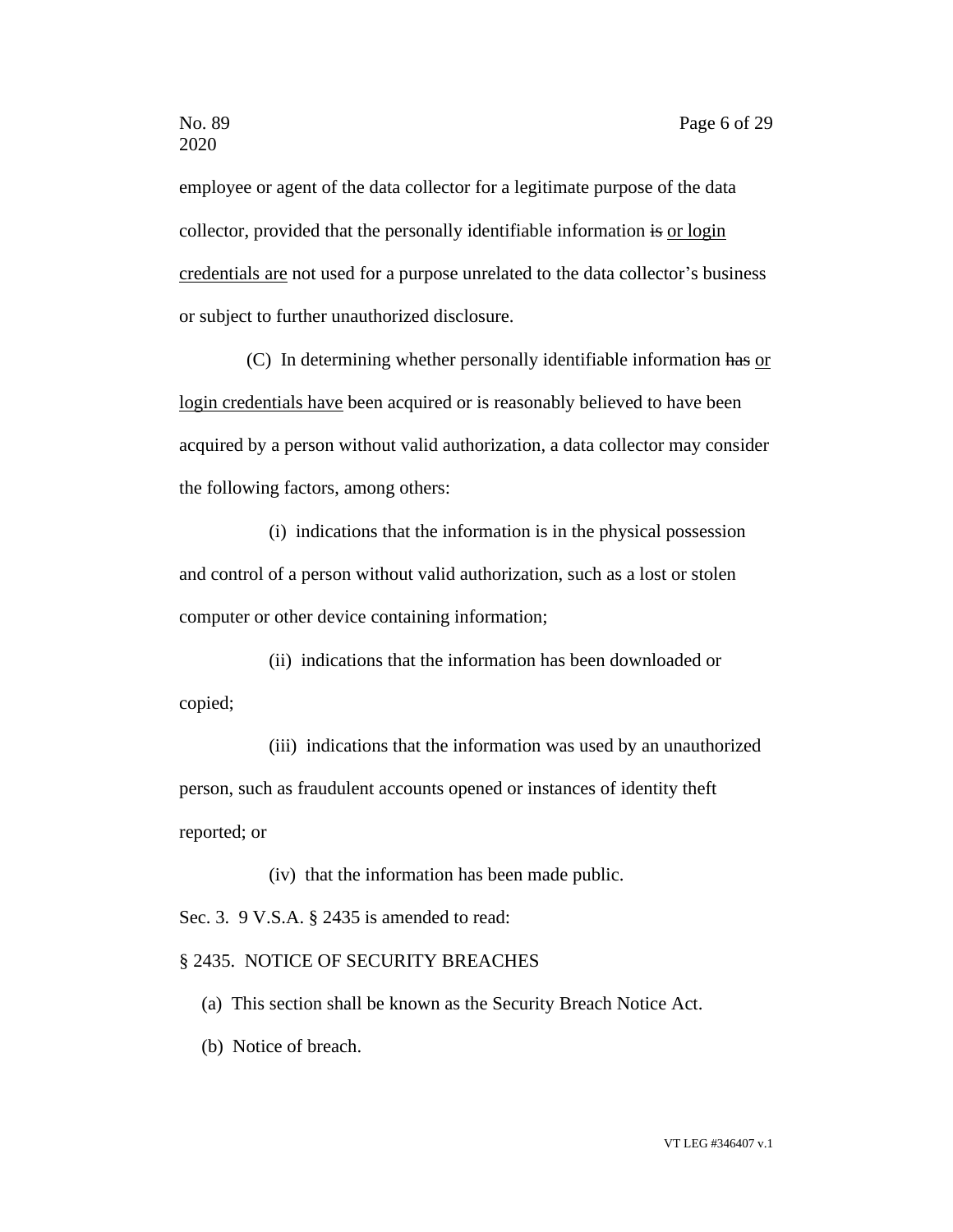(1) Except as set forth otherwise provided in subsection (d) of this section, any data collector that owns or licenses computerized personally identifiable information or login credentials that includes personal information concerning a consumer shall notify the consumer that there has been a security breach following discovery or notification to the data collector of the breach. Notice of the security breach shall be made in the most expedient time possible and without unreasonable delay, but not later than 45 days after the discovery or notification, consistent with the legitimate needs of the law enforcement agency, as provided in subdivisions (3) and (4) of this subsection (b), or with any measures necessary to determine the scope of the security breach and restore the reasonable integrity, security, and confidentiality of the data system.

(2) Any data collector that maintains or possesses computerized data containing personally identifiable information of a consumer or login credentials that the data collector does not own or license or any data collector that acts or conducts business in Vermont that maintains or possesses records or data containing personally identifiable information or login credentials that the data collector does not own or license shall notify the owner or licensee of the information of any security breach immediately following discovery of the breach, consistent with the legitimate needs of law enforcement as provided in subdivisions (3) and (4) of this subsection (b).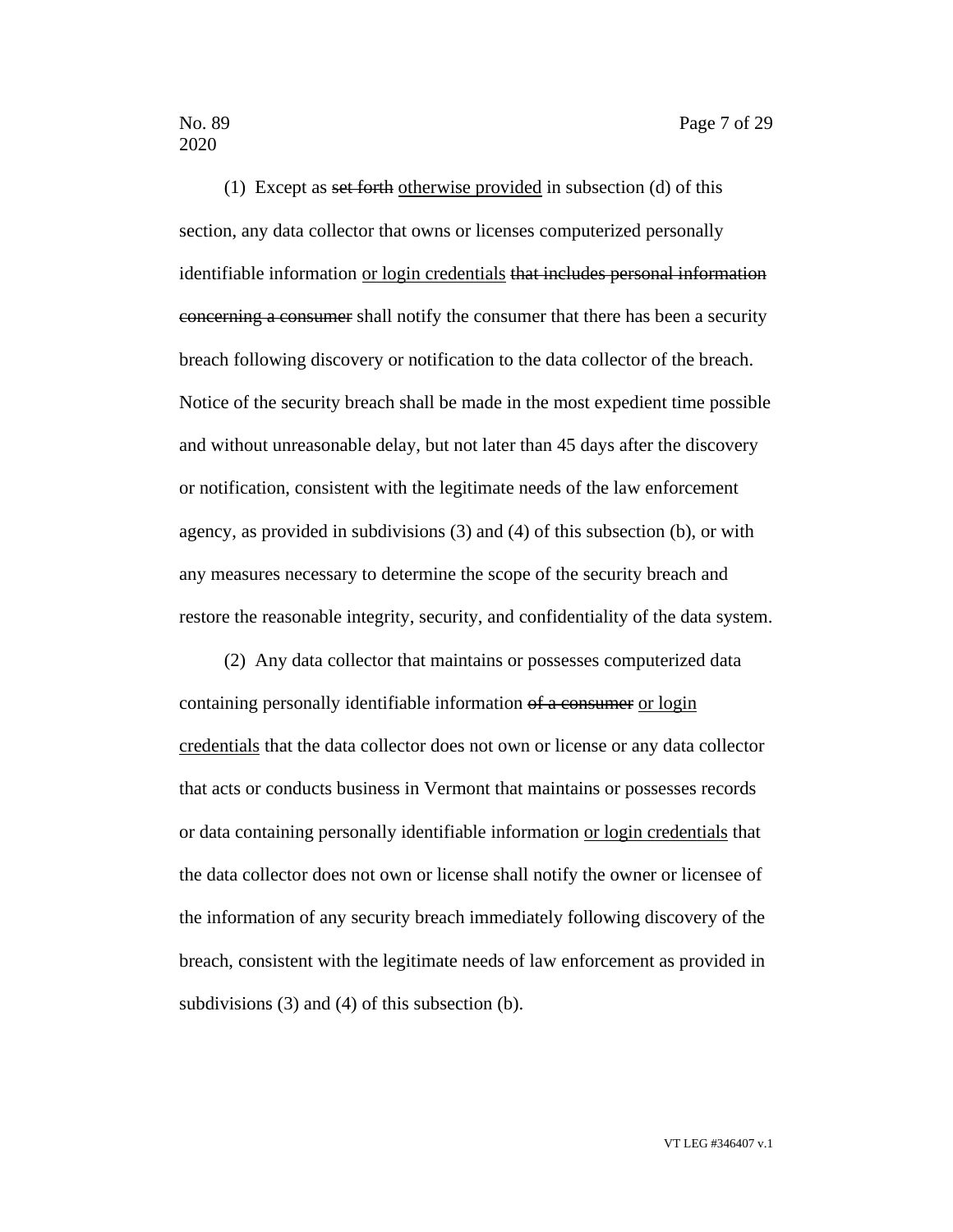(3) A data collector or other entity subject to this subchapter shall provide notice of a breach to the Attorney General or to the Department of Financial Regulation, as applicable, as follows:

(A) A data collector or other entity regulated by the Department of Financial Regulation under Title 8 or this title shall provide notice of a breach to the Department. All other data collectors or other entities subject to this subchapter shall provide notice of a breach to the Attorney General.

(B)(i) The data collector shall notify the Attorney General or the Department, as applicable, of the date of the security breach and the date of discovery of the breach and shall provide a preliminary description of the breach within 14 business days, consistent with the legitimate needs of the law enforcement agency as provided in this subdivision (3) and subdivision (4) of this subsection (b), of the data collector's discovery of the security breach or when the data collector provides notice to consumers pursuant to this section, whichever is sooner.

(ii) Notwithstanding subdivision  $(B)(i)$  of this subdivision  $(b)(3)$ , a data collector who, prior to the date of the breach, on a form and in a manner prescribed by the Attorney General, had sworn in writing to the Attorney General that it maintains written policies and procedures to maintain the security of personally identifiable information or login credentials and respond to a breach in a manner consistent with Vermont law shall notify the Attorney General of the date of the security breach and the date of discovery of the

VT LEG #346407 v.1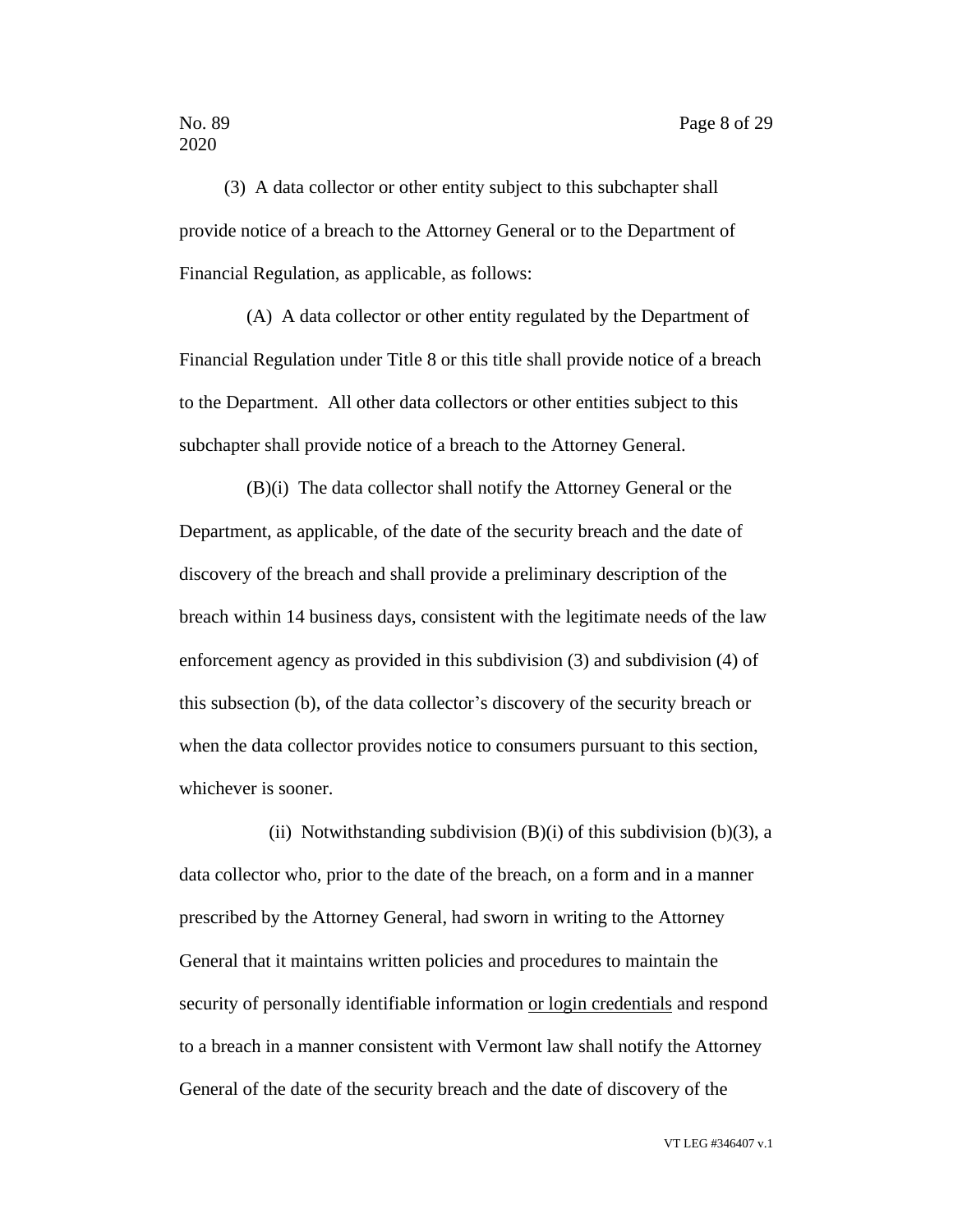breach and shall provide a description of the breach prior to providing notice of the breach to consumers pursuant to subdivision (1) of this subsection (b).

(iii) If the date of the breach is unknown at the time notice is sent to the Attorney General or to the Department, the data collector shall send the Attorney General or the Department the date of the breach as soon as it is known.

(iv) Unless otherwise ordered by a court of this State for good cause shown, a notice provided under this subdivision (3)(B) shall not be disclosed to any person other than the Department, the authorized agent or representative of the Attorney General, a State's Attorney, or another law enforcement officer engaged in legitimate law enforcement activities without the consent of the data collector.

(C)(i) When the data collector provides notice of the breach pursuant to subdivision (1) of this subsection (b), the data collector shall notify the Attorney General or the Department, as applicable, of the number of Vermont consumers affected, if known to the data collector, and shall provide a copy of the notice provided to consumers under subdivision (1) of this subsection (b).

(ii) The data collector may send to the Attorney General or the Department, as applicable, a second copy of the consumer notice, from which is redacted the type of personally identifiable information or login credentials that was subject to the breach, and which the Attorney General or the Department shall use for any public disclosure of the breach.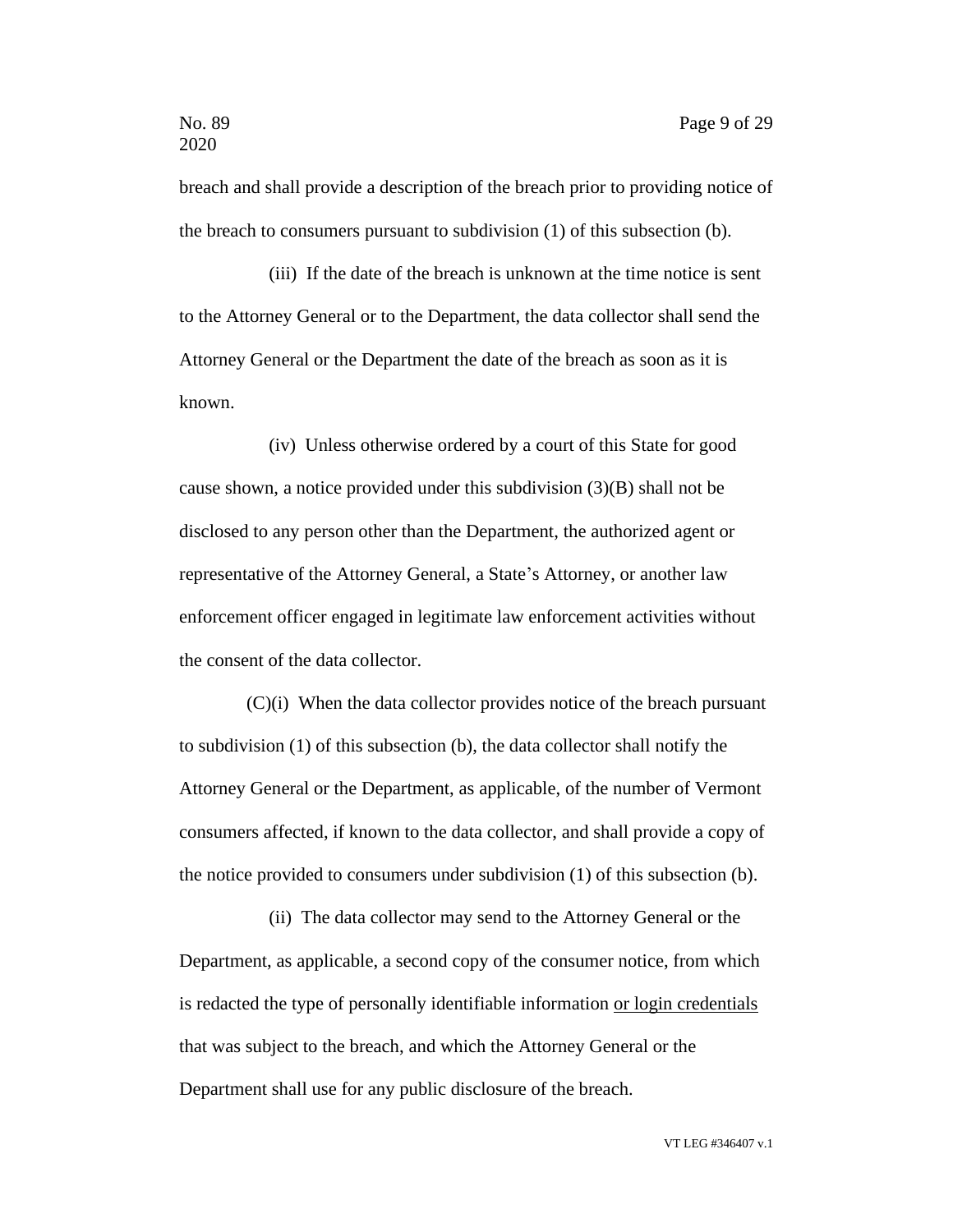(D) If a security breach is limited to an unauthorized acquisition of login credentials, a data collector is only required to provide notice of the security breach to the Attorney General or Department of Financial Regulation, as applicable, if the login credentials were acquired directly from the data collector or its agent.

(4)(A) The notice to a consumer required by this subsection shall be delayed upon request of a law enforcement agency. A law enforcement agency may request the delay if it believes that notification may impede a law enforcement investigation, or a national or Homeland Security investigation or jeopardize public safety or national or Homeland Security interests. In the event law enforcement makes the request for a delay in a manner other than in writing, the data collector shall document such request contemporaneously in writing, including the name of the law enforcement officer making the request and the officer's law enforcement agency engaged in the investigation. A law enforcement agency shall promptly notify the data collector in writing when the law enforcement agency no longer believes that notification may impede a law enforcement investigation, or a national or Homeland Security investigation or jeopardize public safety or national or Homeland Security interests. The data collector shall provide notice required by this section without unreasonable delay upon receipt of a written communication, which includes facsimile or electronic communication, from the law enforcement agency withdrawing its request for delay.

VT LEG #346407 v.1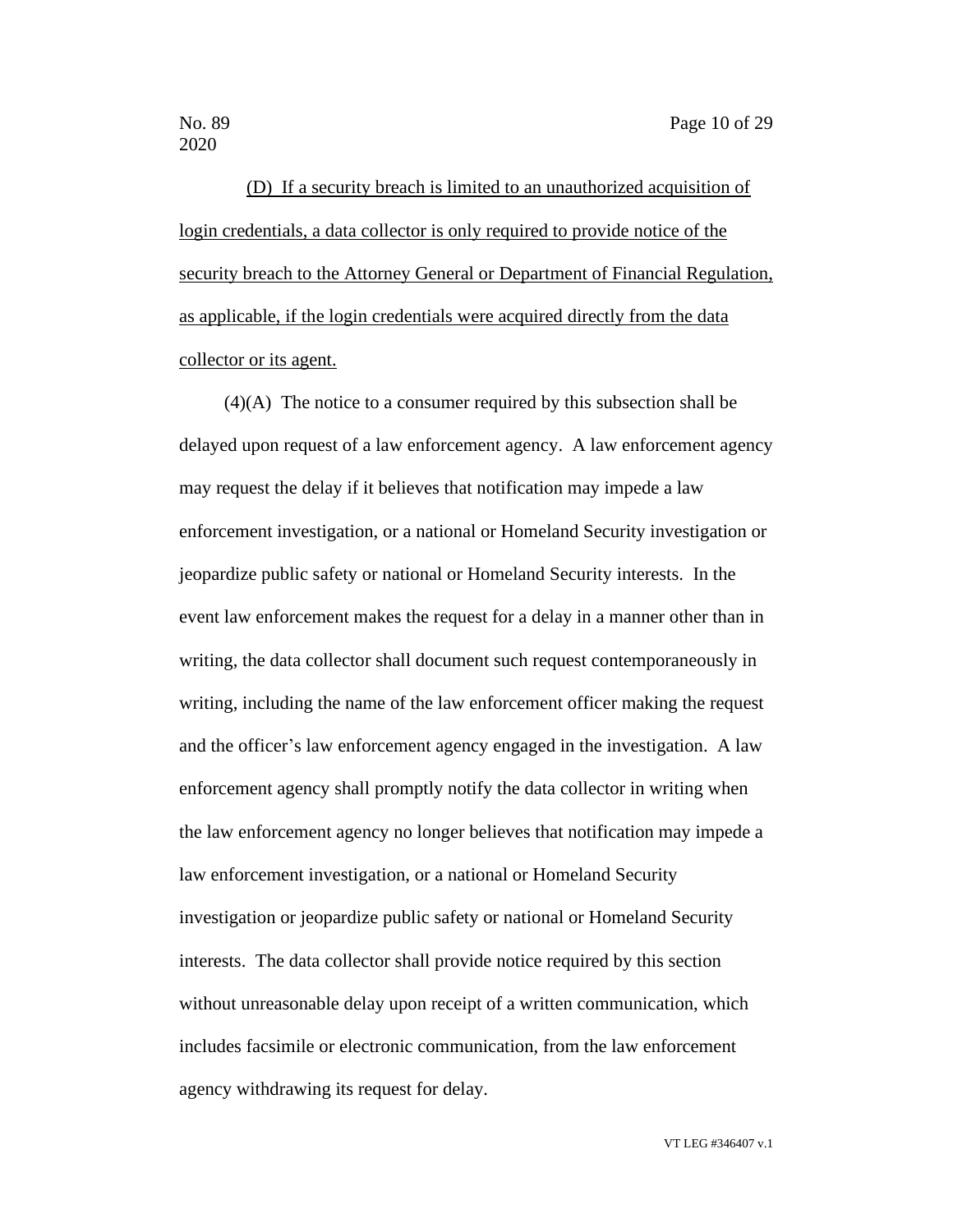(B) A Vermont law enforcement agency with a reasonable belief that a security breach has or may have occurred at a specific business shall notify the business in writing of its belief. The agency shall also notify the business that additional information on the security breach may need to be furnished to the Office of the Attorney General or the Department of Financial Regulation and shall include the website and telephone number for the Office and the Department in the notice required by this subdivision. Nothing in this subdivision shall alter the responsibilities of a data collector under this section or provide a cause of action against a law enforcement agency that fails, without bad faith, to provide the notice required by this subdivision.

(5) The notice to a consumer required in subdivision (1) of this subsection (b) shall be clear and conspicuous. The  $\underline{A}$  notice to a consumer of a security breach involving personally identifiable information shall include a description of each of the following, if known to the data collector:

(A) the incident in general terms;

(B) the type of personally identifiable information that was subject to the security breach;

(C) the general acts of the data collector to protect the personally identifiable information from further security breach;

(D) a telephone number, toll-free if available, that the consumer may call for further information and assistance;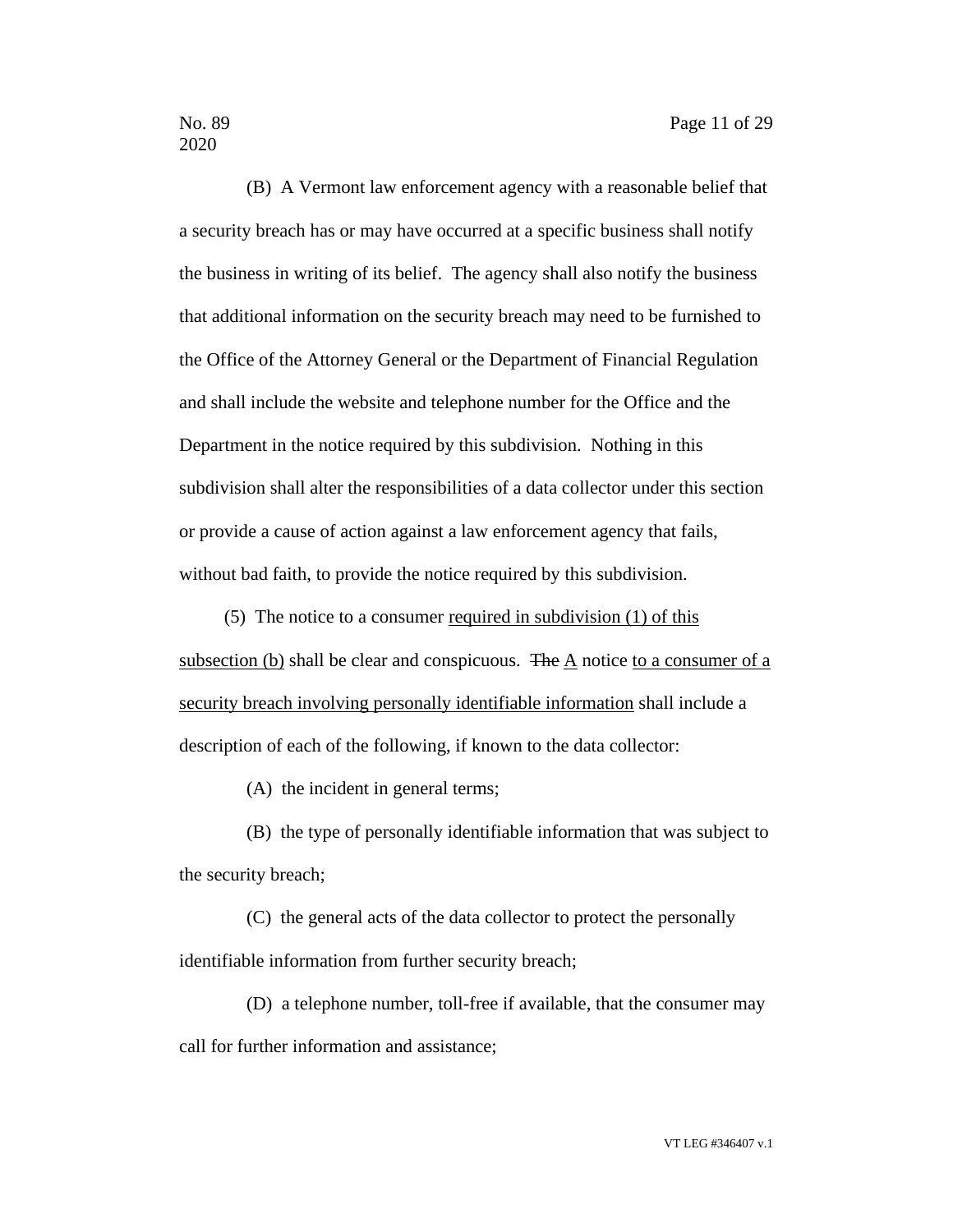(E) advice that directs the consumer to remain vigilant by reviewing account statements and monitoring free credit reports; and

(F) the approximate date of the security breach.

(6) A data collector may provide notice of a security breach involving personally identifiable information to a consumer by one or more of the following methods:

(A) Direct notice, which may be by one of the following methods:

(i) written notice mailed to the consumer's residence;

(ii) electronic notice, for those consumers for whom the data collector has a valid e-mail address if:

(I) the data collector's primary method of communication with the consumer is by electronic means, the electronic notice does not request or contain a hypertext link to a request that the consumer provide personal information, and the electronic notice conspicuously warns consumers not to provide personal information in response to electronic communications regarding security breaches; or

(II) the notice is consistent with the provisions regarding electronic records and signatures for notices in 15 U.S.C. § 7001; or

(iii) telephonic notice, provided that telephonic contact is made directly with each affected consumer and not through a prerecorded message.

(B)(i) Substitute notice, if: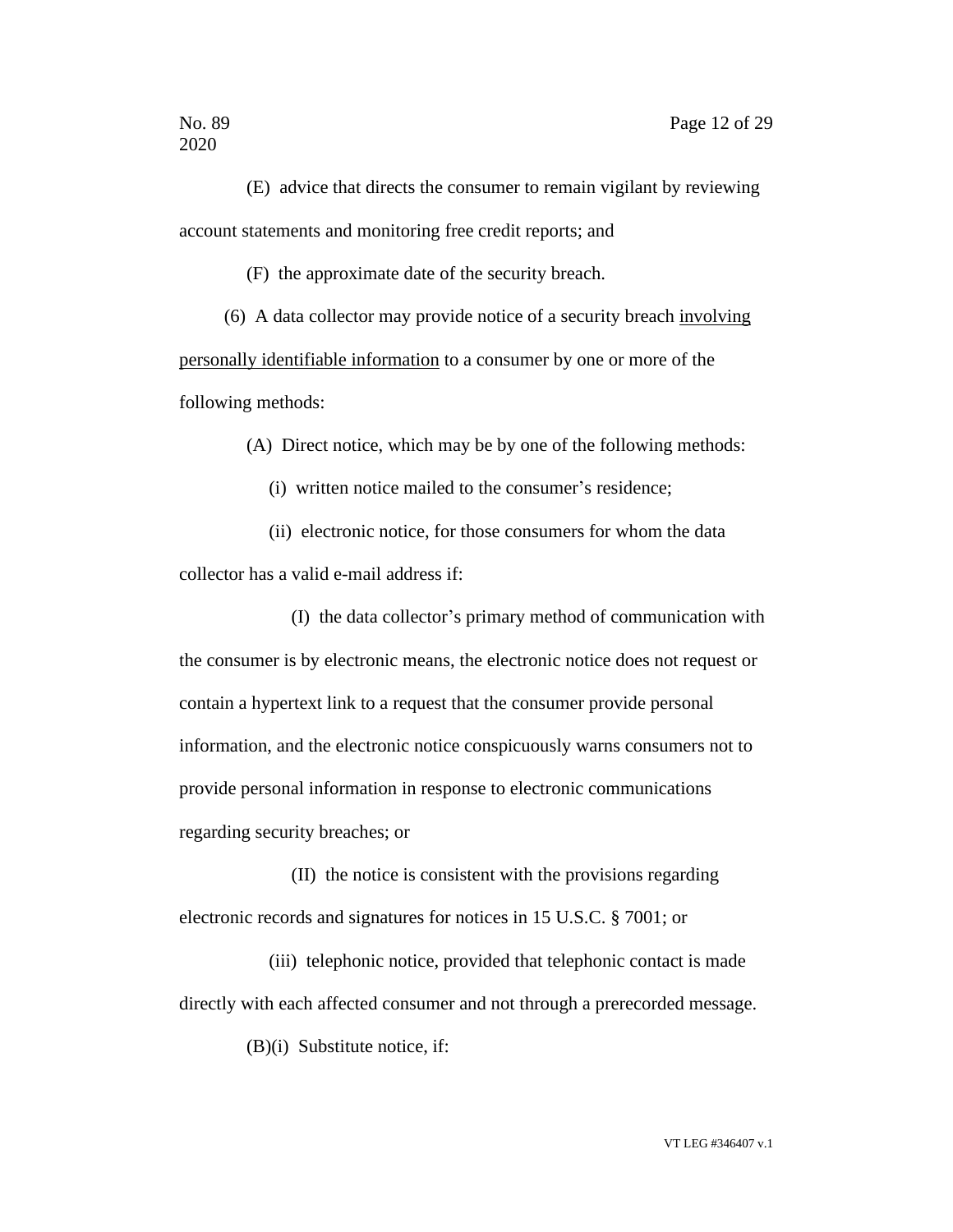(I) the data collector demonstrates that the lowest cost of providing notice to affected consumers pursuant to subdivision  $(6)(A)$  of this subsection among written, e-mail, or telephonic notice to affected consumers would exceed \$5,000.00 \$10,000.00; or

(II) the class of affected consumers to be provided written or telephonic notice exceeds 5,000; or

(III) the data collector does not have sufficient contact information.

(ii) A data collector shall provide substitute notice by:

(I) conspicuously posting the notice on the data collector's website if the data collector maintains one; and

(II) notifying major statewide and regional media.

(c) In the event a data collector provides notice to more than 1,000 consumers at one time pursuant to this section, the data collector shall notify, without unreasonable delay, all consumer reporting agencies that compile and maintain files on consumers on a nationwide basis, as defined in 15 U.S.C. § 1681a(p), of the timing, distribution, and content of the notice. This subsection shall not apply to a person who is licensed or registered under Title 8 by the Department of Financial Regulation.

 $(d)(1)$  Notice of a security breach pursuant to subsection (b) of this section is not required if the data collector establishes that misuse of personal information personally identifiable information or login credentials is not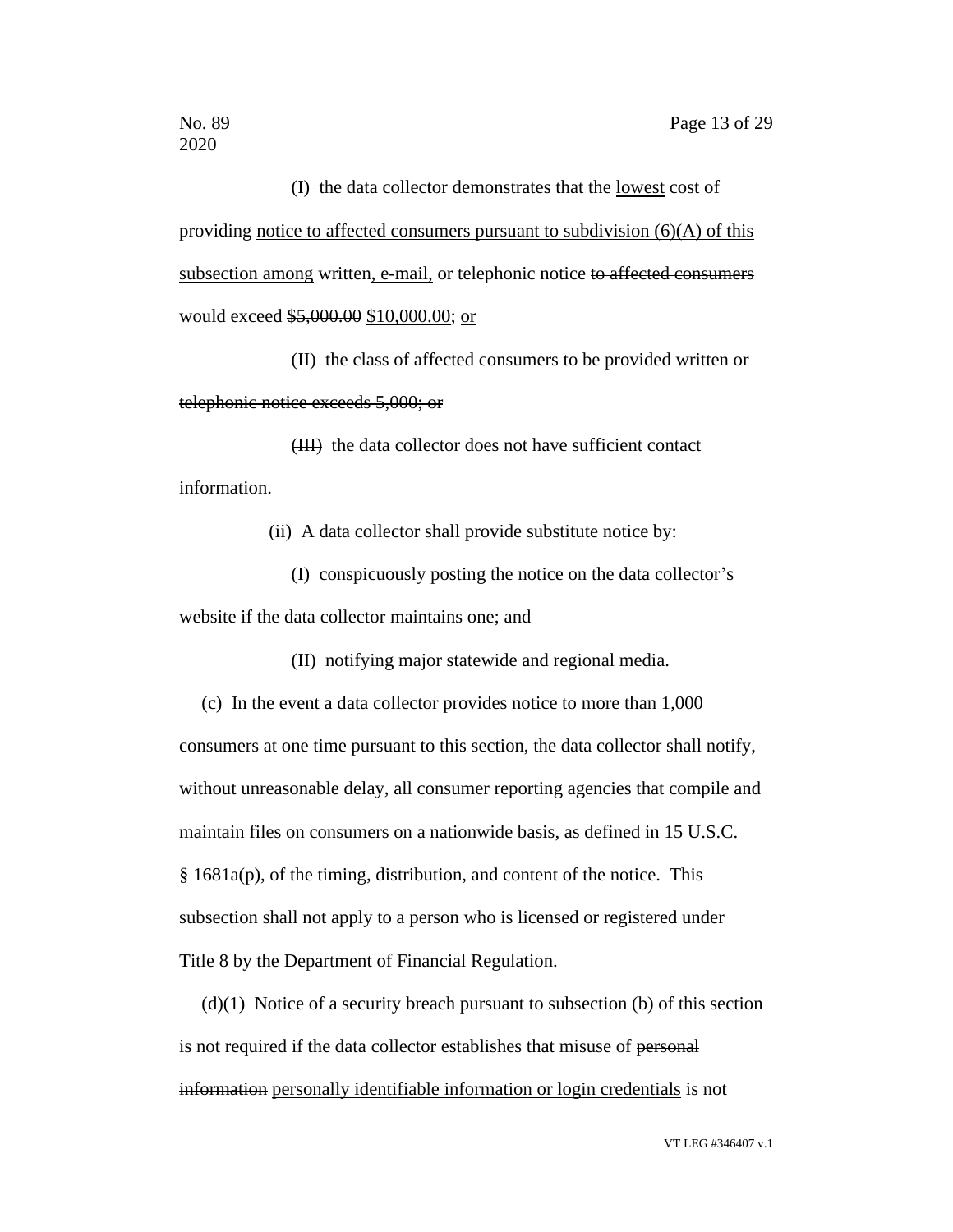reasonably possible and the data collector provides notice of the determination that the misuse of the personal information personally identifiable information or login credentials is not reasonably possible pursuant to the requirements of this subsection (d). If the data collector establishes that misuse of the personal information personally identifiable information or login credentials is not reasonably possible, the data collector shall provide notice of its determination that misuse of the personal information personally identifiable information or login credentials is not reasonably possible and a detailed explanation for said determination to the Vermont Attorney General or to the Department of Financial Regulation in the event that the data collector is a person or entity licensed or registered with the Department under Title 8 or this title. The data collector may designate its notice and detailed explanation to the Vermont Attorney General or the Department of Financial Regulation as "trade secret" if the notice and detailed explanation meet the definition of trade secret contained in 1 V.S.A. § 317(c)(9).

(2) If a data collector established that misuse of personal information personally identifiable information or login credentials was not reasonably possible under subdivision (1) of this subsection (d), and subsequently obtains facts indicating that misuse of the personal information personally identifiable information or login credentials has occurred or is occurring, the data collector shall provide notice of the security breach pursuant to subsection (b) of this section.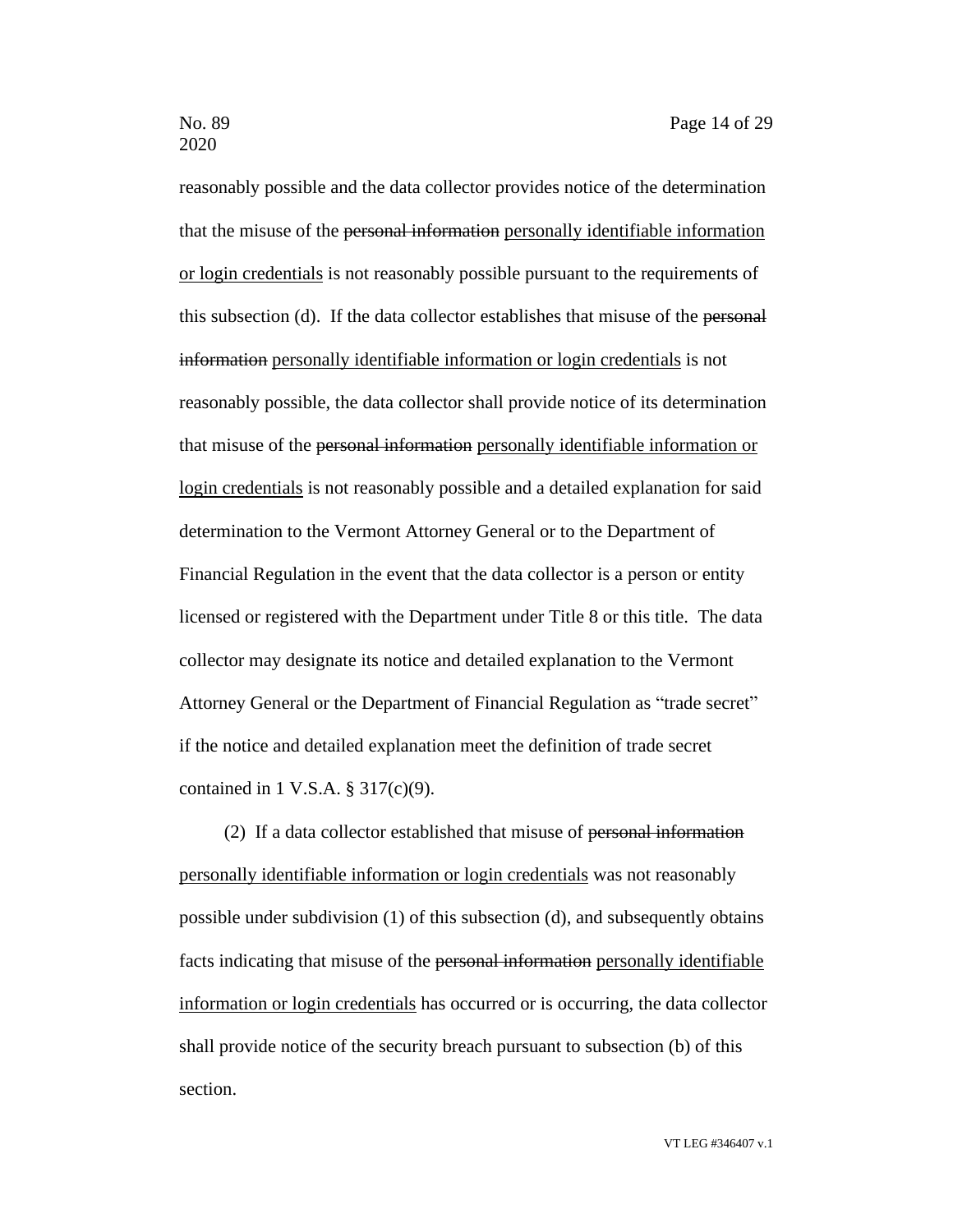(3) If a security breach is limited to an unauthorized acquisition of login credentials for an online account other than an e-mail account the data collector shall provide notice of the security breach to the consumer electronically or through one or more of the methods specified in subdivision (b)(6) of this section and shall advise the consumer to take steps necessary to protect the online account, including to change his or her login credentials for the account and for any other account for which the consumer uses the same login credentials.

(4) If a security breach is limited to an unauthorized acquisition of login credentials for an email account:

(A) the data collector shall not provide notice of the security breach through the email account; and

(B) the data collector shall provide notice of the security breach through one or more of the methods specified in subdivision (b)(6) of this section or by clear and conspicuous notice delivered to the consumer online when the consumer is connected to the online account from an Internet protocol address or online location from which the data collector knows the consumer customarily accesses the account.

(e) A data collector that is subject to the privacy, security, and breach notification rules adopted in 45 C.F.R. Part 164 pursuant to the federal Health Insurance Portability and Accountability Act, P.L. 104-191 (1996) is deemed to be in compliance with this subchapter if:

VT LEG #346407 v.1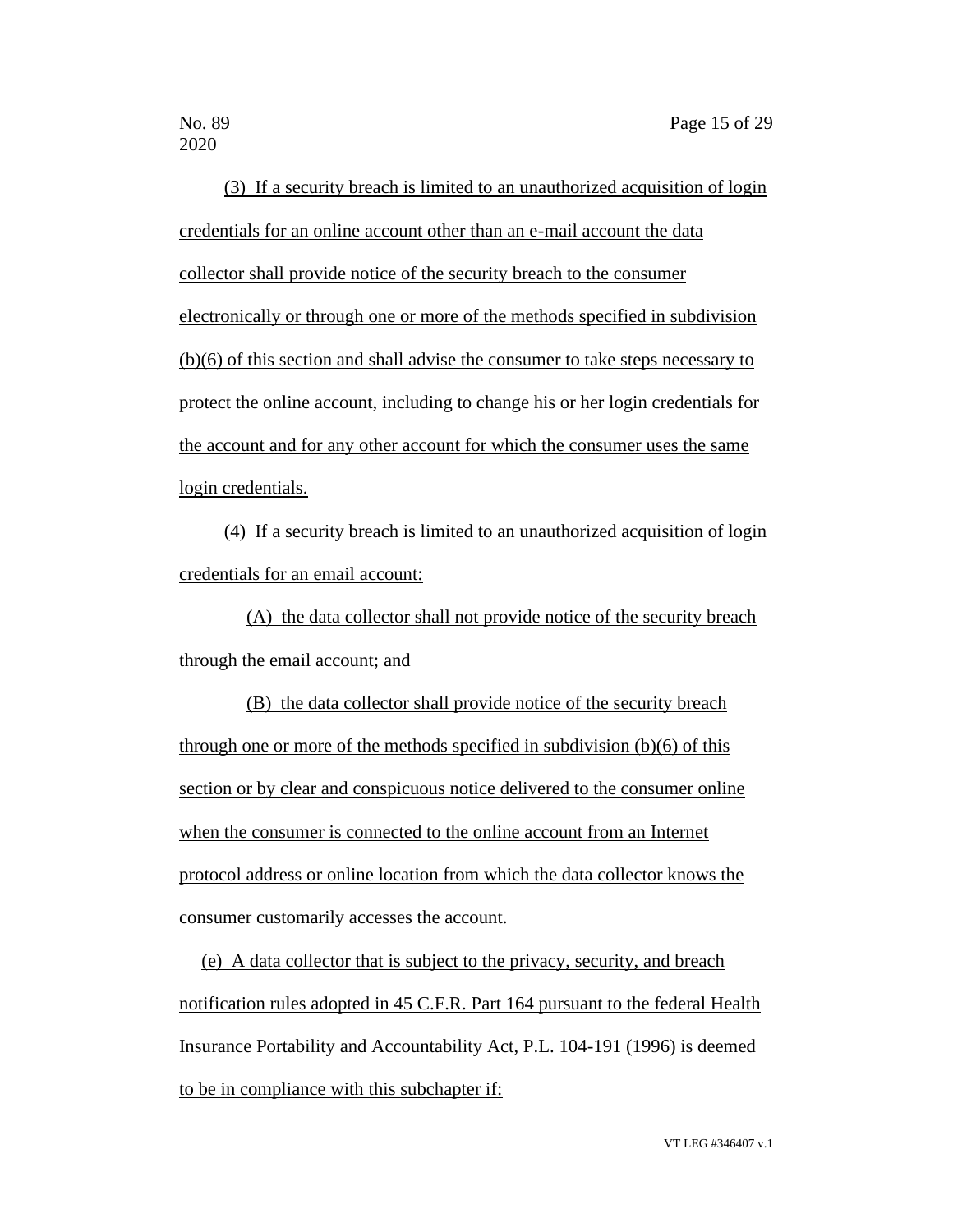(1) the data collector experiences a security breach that is limited to personally identifiable information specified in 2430(10)(A)(vii); and

(2) the data collector provides notice to affected consumers pursuant to the requirements of the breach notification rule in 45 C.F.R. Part 164, Subpart D.

(f) Any waiver of the provisions of this subchapter is contrary to public policy and is void and unenforceable.

 $(f)(g)$  Except as provided in subdivision (3) of this subsection (g), a financial institution that is subject to the following guidances, and any revisions, additions, or substitutions relating to an interagency guidance shall be exempt from this section:

(1) The Federal Interagency Guidance Response Programs for Unauthorized Access to Consumer Information and Customer Notice, issued on March 7, 2005, by the Board of Governors of the Federal Reserve System, the Federal Deposit Insurance Corporation, the Office of the Comptroller of the Currency, and the Office of Thrift Supervision.

(2) Final Guidance on Response Programs for Unauthorized Access to Member Information and Member Notice, issued on April 14, 2005, by the National Credit Union Administration.

(3) A financial institution regulated by the Department of Financial Regulation that is subject to subdivision (1) or (2) of this subsection  $(f)(g)$  shall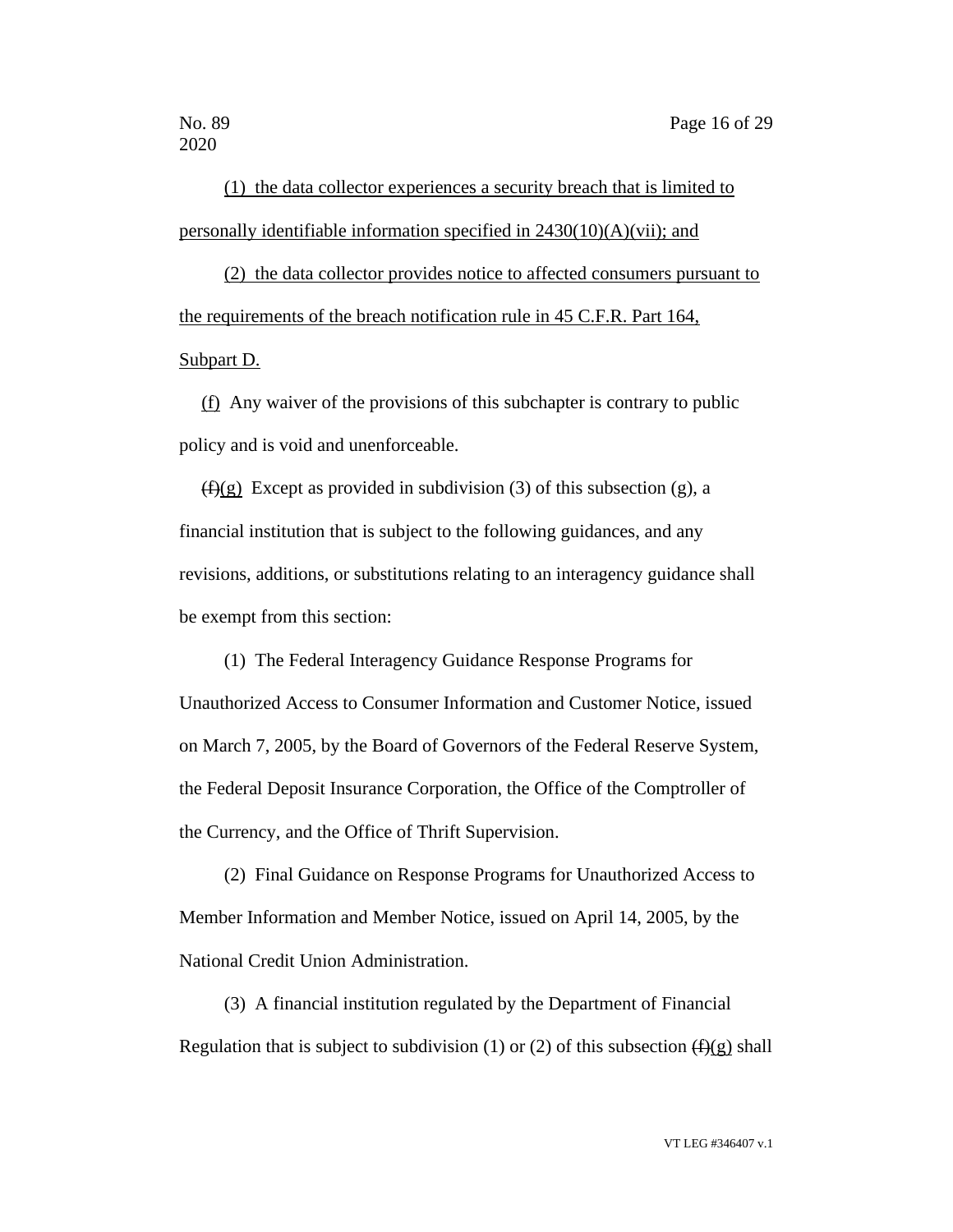notify the Department as soon as possible after it becomes aware of an incident involving unauthorized access to or use of personally identifiable information.

 $(g)(h)$  Enforcement.

(1) With respect to all data collectors and other entities subject to this subchapter, other than a person or entity licensed or registered with the Department of Financial Regulation under Title 8 or this title, the Attorney General and State's Attorney shall have sole and full authority to investigate potential violations of this subchapter and to enforce, prosecute, obtain, and impose remedies for a violation of this subchapter or any rules or regulations made pursuant to this chapter as the Attorney General and State's Attorney have under chapter 63 of this title. The Attorney General may refer the matter to the State's Attorney in an appropriate case. The Superior Courts shall have jurisdiction over any enforcement matter brought by the Attorney General or a State's Attorney under this subsection.

(2) With respect to a data collector that is a person or entity licensed or registered with the Department of Financial Regulation under Title 8 or this title, the Department of Financial Regulation shall have the full authority to investigate potential violations of this subchapter and to prosecute, obtain, and impose remedies for a violation of this subchapter or any rules or regulations adopted pursuant to this subchapter, as the Department has under Title 8 or this title or any other applicable law or regulation.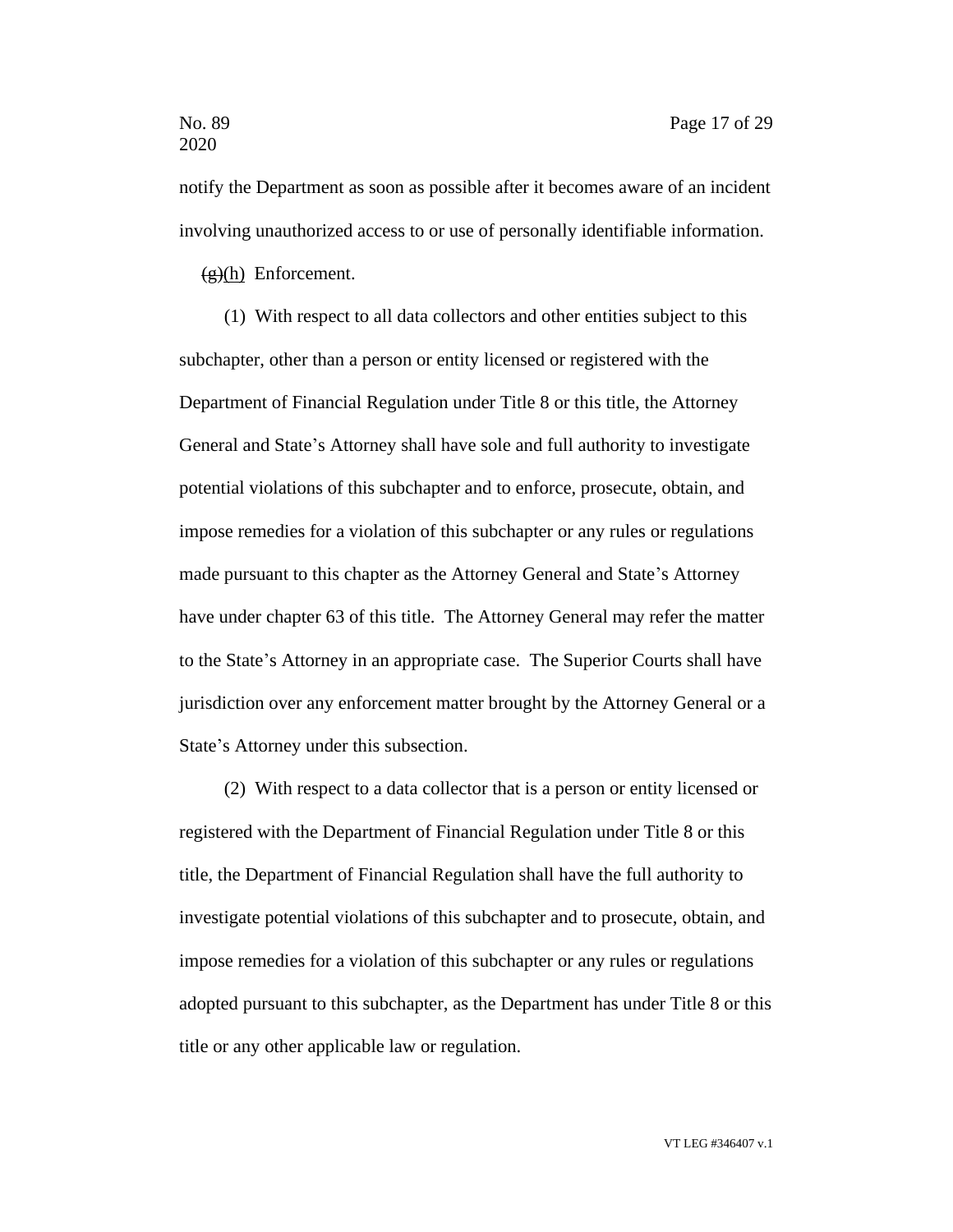# \* \* \* Student Data Privacy \* \* \*

Sec. 4. 9 V.S.A. chapter 62, subchapter 3A is added to read:

#### Subchapter 3A. Student Privacy

#### § 2443. DEFINITIONS

As used in this subchapter:

(1) "Covered information" means personal information or material, or

information that is linked to personal information or material, in any media or

format that is:

(A)(i) not publicly available; or

(ii) made publicly available pursuant to the federal Family Educational and Rights and Privacy Act; and

(B)(i) created by or provided to an operator by a student or the student's parent or legal guardian in the course of the student's, parent's, or legal guardian's use of the operator's site, service, or application for PreK–12 school purposes;

(ii) created by or provided to an operator by an employee or agent of a school or school district for PreK–12 school purposes; or

(iii) gathered by an operator through the operation of its site, service, or application for PreK–12 school purposes and personally identifies a student, including information in the student's education record or electronic mail; first and last name; home address; telephone number; electronic mail address or other information that allows physical or online contact; discipline

VT LEG #346407 v.1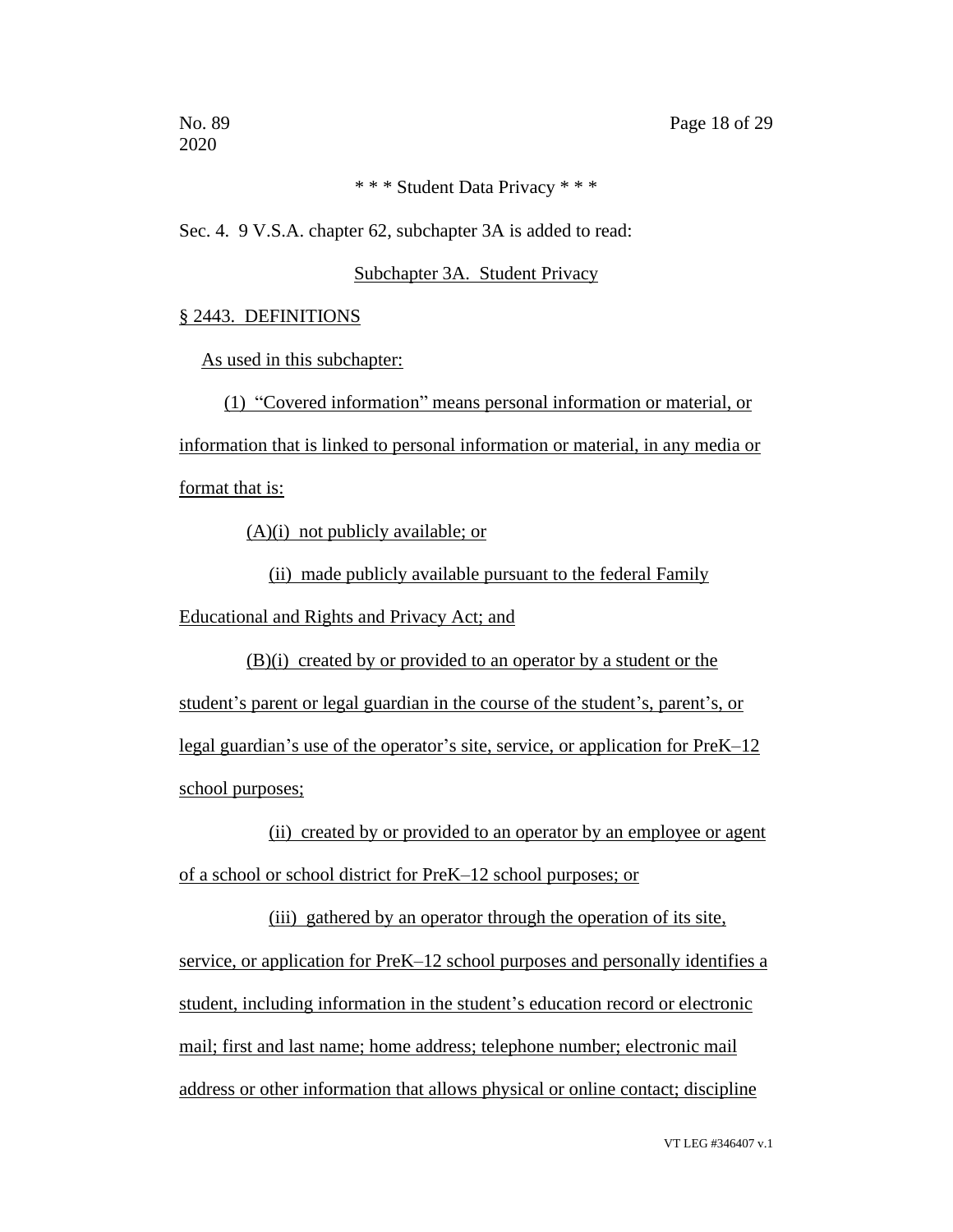records; test results; special education data; juvenile dependency records; grades; evaluations; criminal records; medical records; health records; social security number; biometric information; disability status; socioeconomic information; food purchases; political affiliations; religious information; text messages; documents; student identifiers; search activity; photos; voice recordings; or geolocation information.

(2) "Operator" means, to the extent that an entity is operating in this capacity, the operator of an Internet website, online service, online application, or mobile application with actual knowledge that the site, service, or application is used primarily for PreK–12 school purposes and was designed and marketed for PreK–12 school purposes.

(3) "PreK–12 school purposes" means purposes that are directed by or that customarily take place at the direction of a school, teacher, or school district; aid in the administration of school activities, including instruction in the classroom or at home, administrative activities, and collaboration between students, school personnel, or parents; or are otherwise for the use and benefit of the school.

(4) "School" means:

(A) a public or private preschool, kindergarten, elementary or secondary educational institution, vocational school, special educational agency or institution; and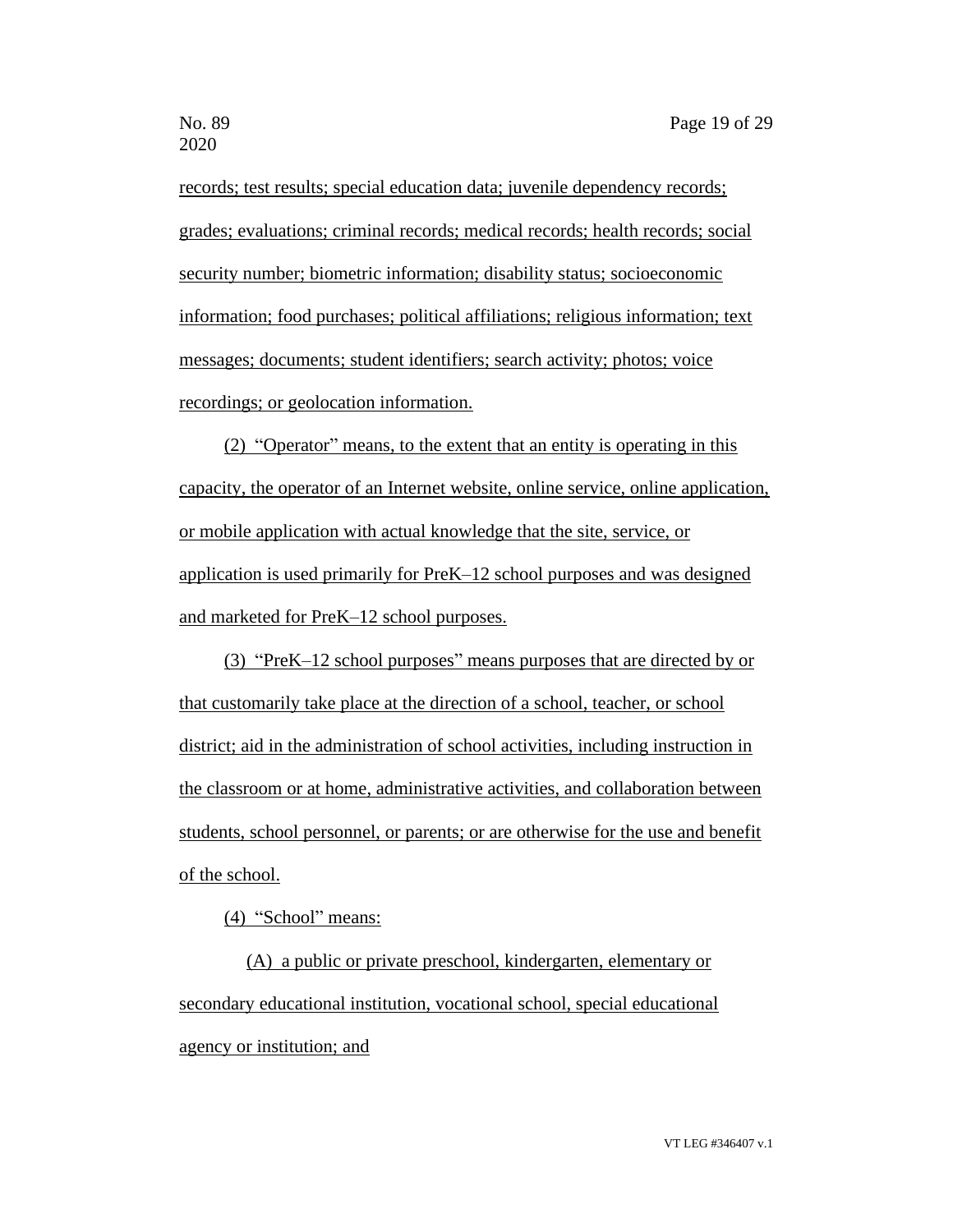(B) a person, agency, or institution that maintains school student records from more than one of the entities described in subdivision (6)(A) of this section.

(5) "Targeted advertising" means presenting advertisements to a student where the advertisement is selected based on information obtained or inferred over time from that student's online behavior, usage of applications, or covered information. The term does not include advertising to a student at an online location based upon that student's current visit to that location or in response to that student's request for information or feedback, without the retention of that student's online activities or requests over time for the purpose in whole or in part of targeting subsequent ads.

#### § 2443a. OPERATOR PROHIBITIONS

(a) An operator shall not knowingly do any of the following with respect to its site, service, or application:

(1) Engage in targeted advertising on the operator's site, service, or application or target advertising on any other site, service, or application if the targeting of the advertising is based on any information, including covered information and persistent unique identifiers, that the operator has acquired because of the use of that operator's site, service, or application for PreK–12 school purposes.

(2) Use information, including a persistent unique identifier, that is created or gathered by the operator's site, service, or application to amass a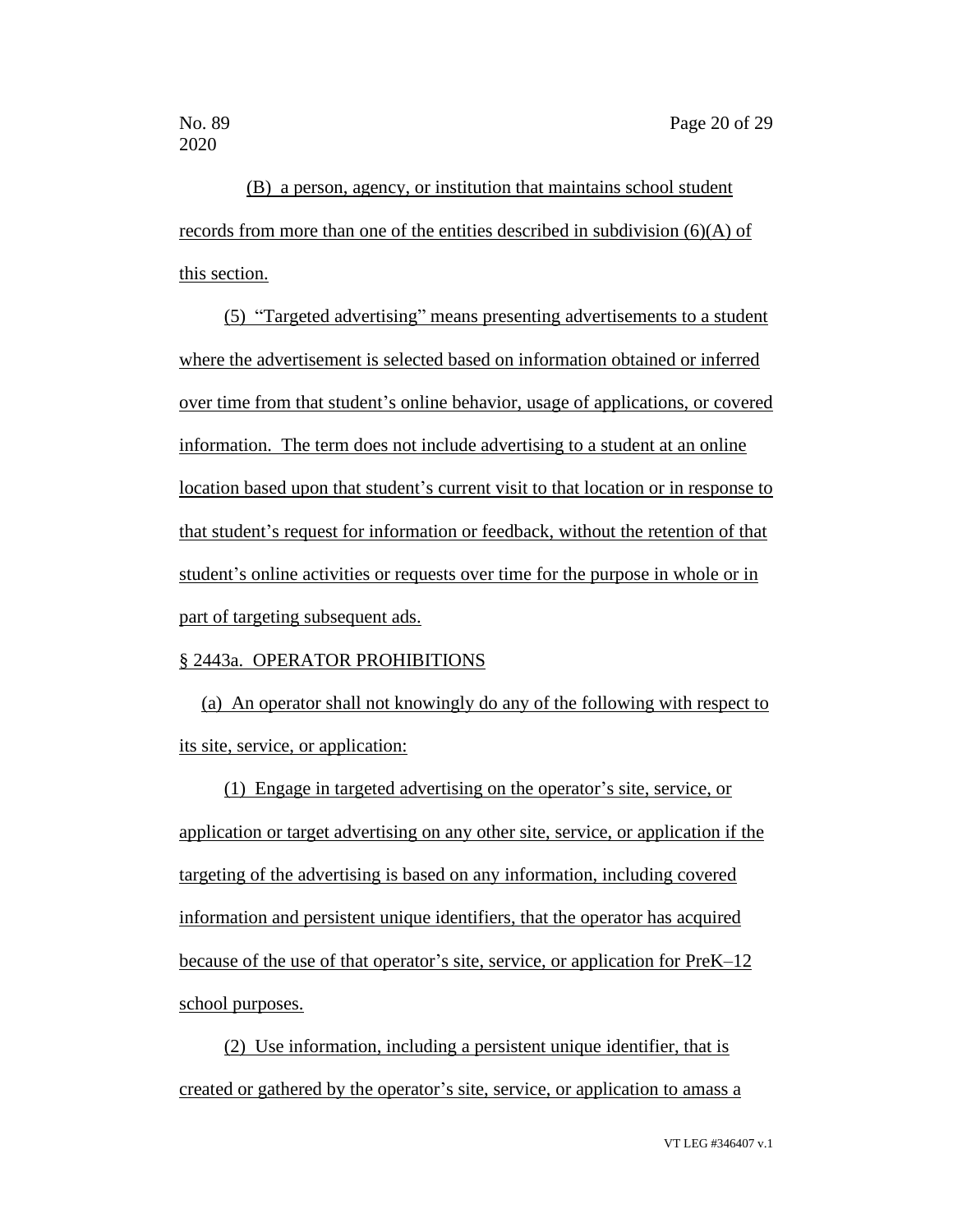profile about a student, except in furtherance of PreK–12 school purposes. "Amass a profile" does not include the collection and retention of account information that remains under the control of the student, the student's parent or legal guardian, or the school.

(3) Sell, barter, or rent a student's information, including covered information. This subdivision (3) does not apply to the purchase, merger, or other type of acquisition of an operator by another entity if the operator or successor entity complies with this subchapter regarding previously acquired student information.

(4) Except as otherwise provided in section 2443c of this title, disclose covered information, unless the disclosure is made for one or more of the following purposes and is proportionate to the identifiable information necessary to accomplish the purpose:

(A) to further the PreK–12 school purposes of the site, service, or application, provided:

(i) the recipient of the covered information does not further disclose the information except to allow or improve operability and functionality of the operator's site, service, or application; and

(ii) the covered information is not used for a purpose inconsistent with this subchapter;

(B) to ensure legal and regulatory compliance or take precautions against liability;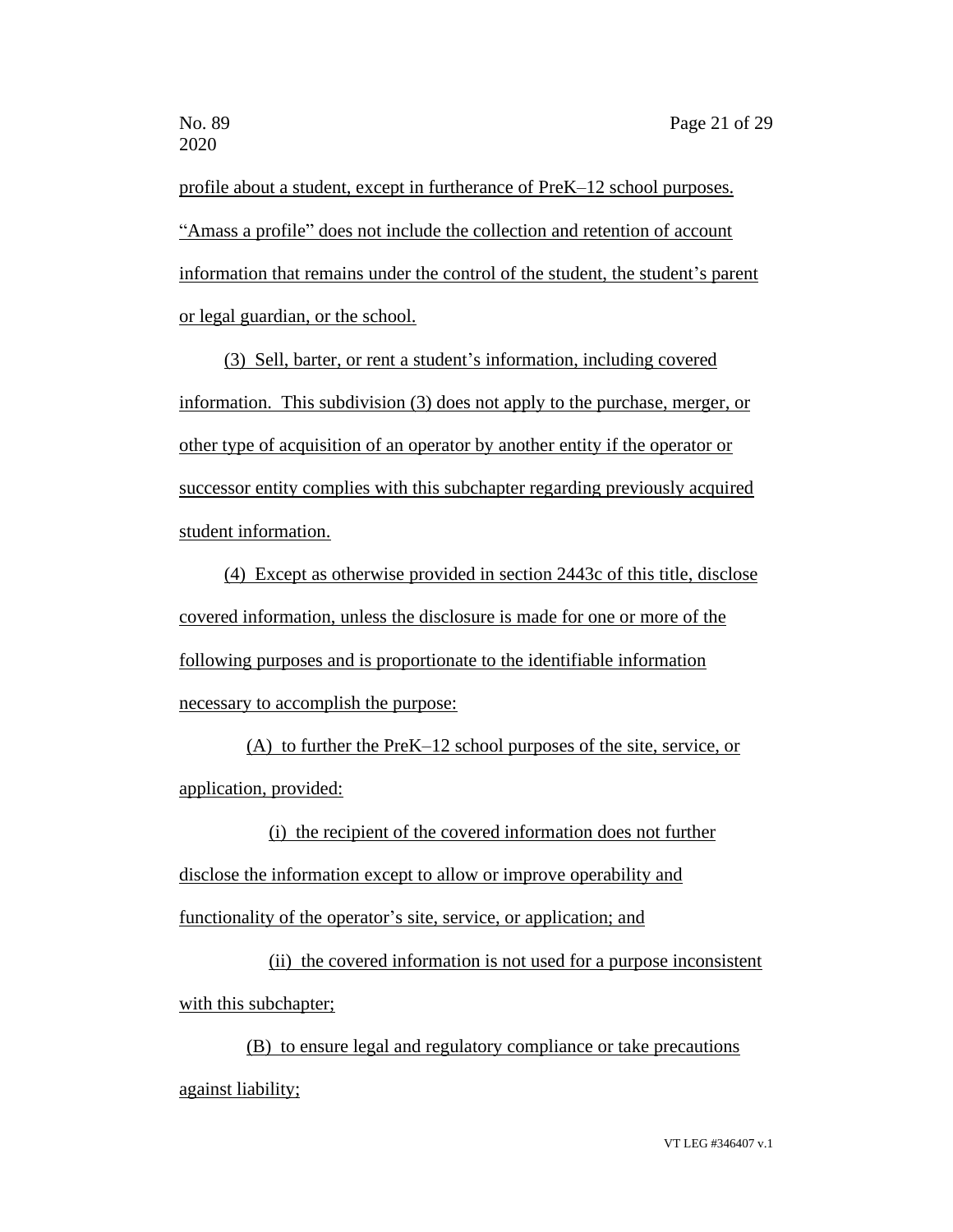(C) to respond to judicial process;

(D) to protect the safety or integrity of users of the site or others or the security of the site, service, or application;

(E) for a school, educational, or employment purpose requested by the student or the student's parent or legal guardian, provided that the information is not used or further disclosed for any other purpose; or

(F) to a third party if the operator contractually prohibits the third party from using any covered information for any purpose other than providing the contracted service to or on behalf of the operator, prohibits the third party from disclosing any covered information provided by the operator to subsequent third parties, and requires the third party to implement and maintain reasonable security procedures and practices.

(b) This section does not prohibit an operator's use of information for maintaining, developing, supporting, improving, or diagnosing the operator's site, service, or application.

#### § 2443b. OPERATOR DUTIES

#### An operator shall:

(1) implement and maintain reasonable security procedures and practices appropriate to the nature of the covered information and designed to protect that covered information from unauthorized access, destruction, use, modification, or disclosure;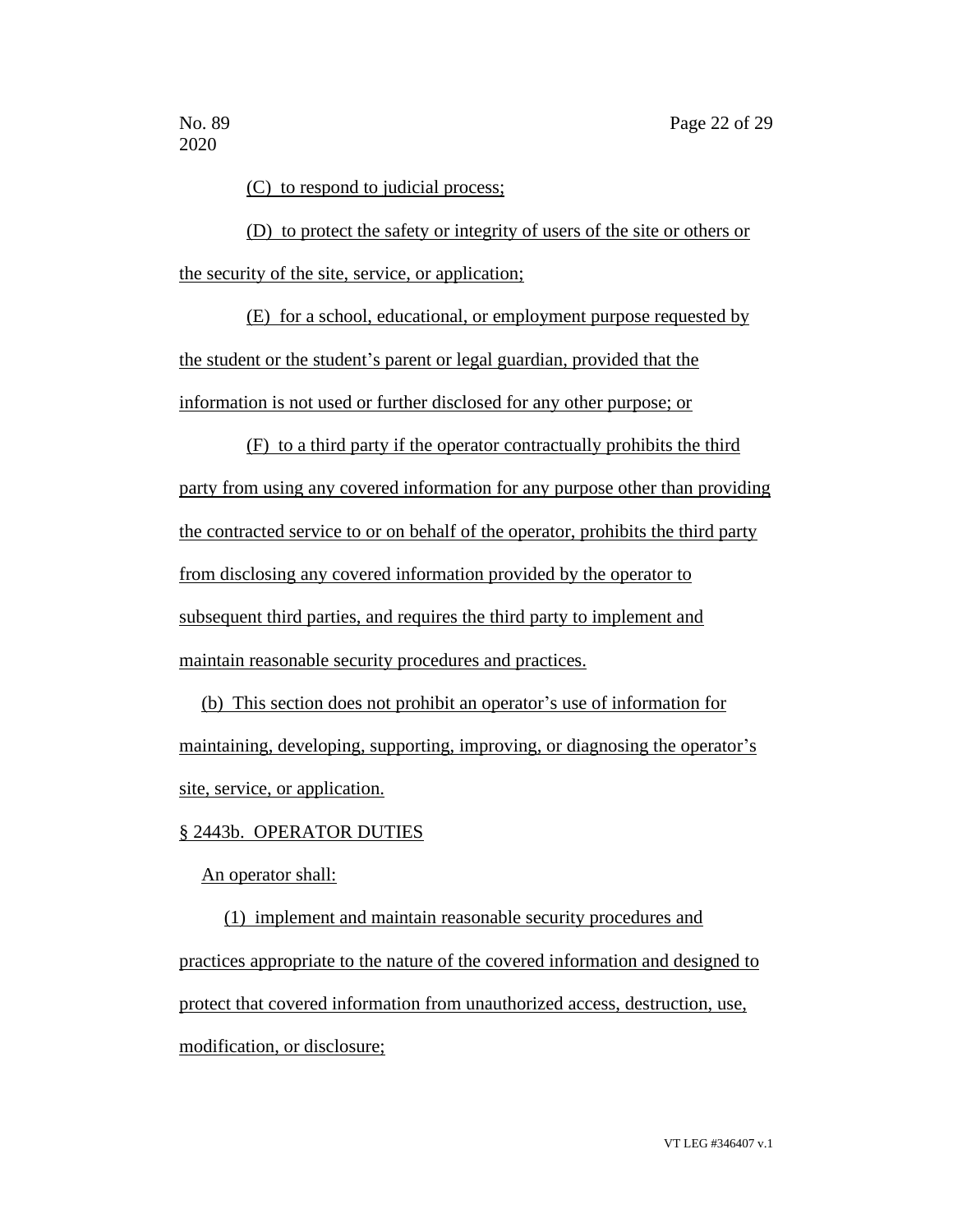(2) delete, within a reasonable time period and to the extent practicable, a student's covered information if the school or school district requests deletion of covered information under the control of the school or school district, unless a student or his or her parent or legal guardian consents to the maintenance of the covered information; and

(3) publicly disclose and provide the school with material information about its collection, use, and disclosure of covered information, including publishing a term of service agreement, privacy policy, or similar document. § 2443c. PERMISSIVE USE OR DISCLOSURE

An operator may use or disclose covered information of a student under the following circumstances:

(1) if other provisions of federal or State law require the operator to disclose the information and the operator complies with the requirements of federal and State law in protecting and disclosing that information;

(2) for legitimate research purposes as required by State or federal law and subject to the restrictions under applicable State and federal law or as allowed by State or federal law and under the direction of a school, school district, or the State Board of Education if the covered information is not used for advertising or to amass a profile on the student for purposes other than for PreK–12 school purposes; and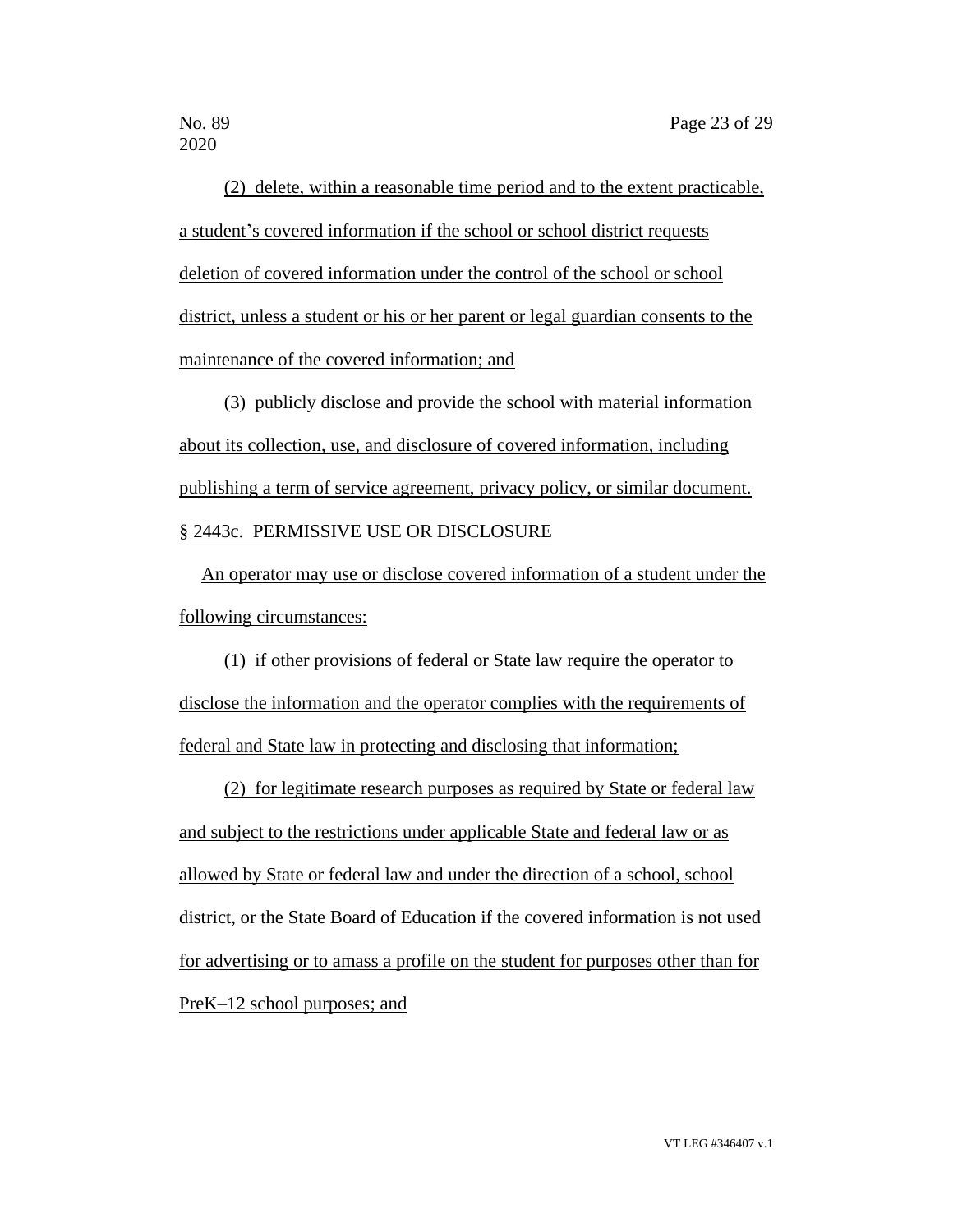(3) disclosure to a State or local educational agency, including schools and school districts, for PreK–12 school purposes as permitted by State or federal law.

# § 2443d. OPERATOR ACTIONS THAT ARE NOT PROHIBITED

This subchapter does not prohibit an operator from doing any of the following:

(1) using covered information to improve educational products if that information is not associated with an identified student within the operator's site, service, or application or other sites, services, or applications owned by the operator;

(2) using covered information that is not associated with an identified student to demonstrate the effectiveness of the operator's products or services, including in their marketing;

(3) sharing covered information that is not associated with an identified student for the development and improvement of educational sites, services, or applications;

(4) using recommendation engines to recommend to a student either of the following:

(A) additional content relating to an educational, other learning, or employment opportunity purpose within an online site, service, or application if the recommendation is not determined in whole or in part by payment or other consideration from a third party; or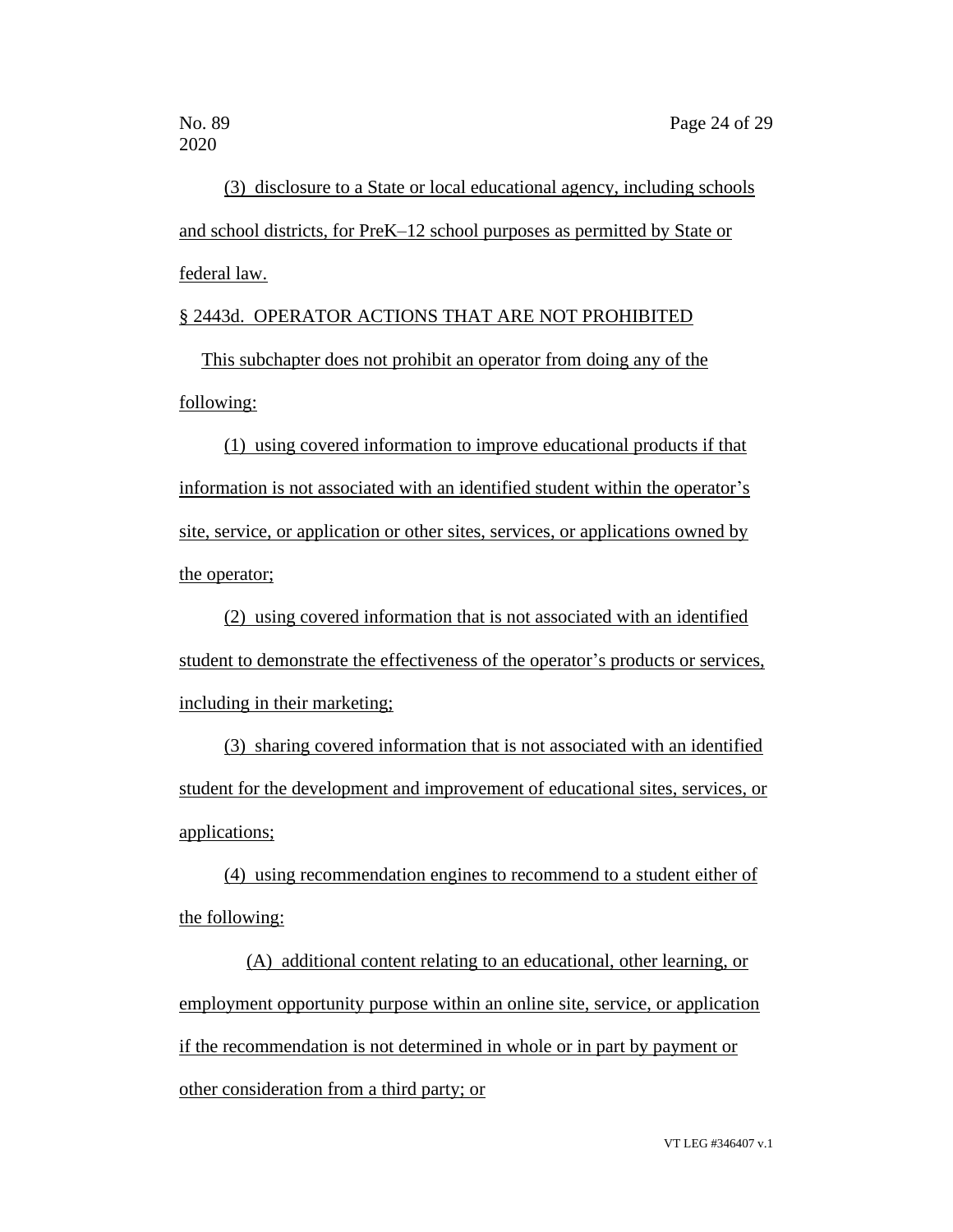(B) additional services relating to an educational, other learning, or employment opportunity purpose within an online site, service, or application if the recommendation is not determined in whole or in part by payment or other consideration from a third party; and

(5) responding to a student's request for information or for feedback without the information or response being determined in whole or in part by payment or other consideration from a third party.

#### § 2443e. APPLICABILITY

This subchapter does not:

(1) limit the authority of a law enforcement agency to obtain any content or information from an operator as authorized by law or under a court order;

(2) limit the ability of an operator to use student data, including covered information, for adaptive learning or customized student learning purposes;

(3) apply to general audience Internet websites, general audience online services, general audience online applications, or general audience mobile applications, even if login credentials created for an operator's site, service, or application may be used to access those general audience sites, services, or applications;

(4) limit service providers from providing Internet connectivity to schools or students and their families;

(5) prohibit an operator of an Internet website, online service, online application, or mobile application from marketing educational products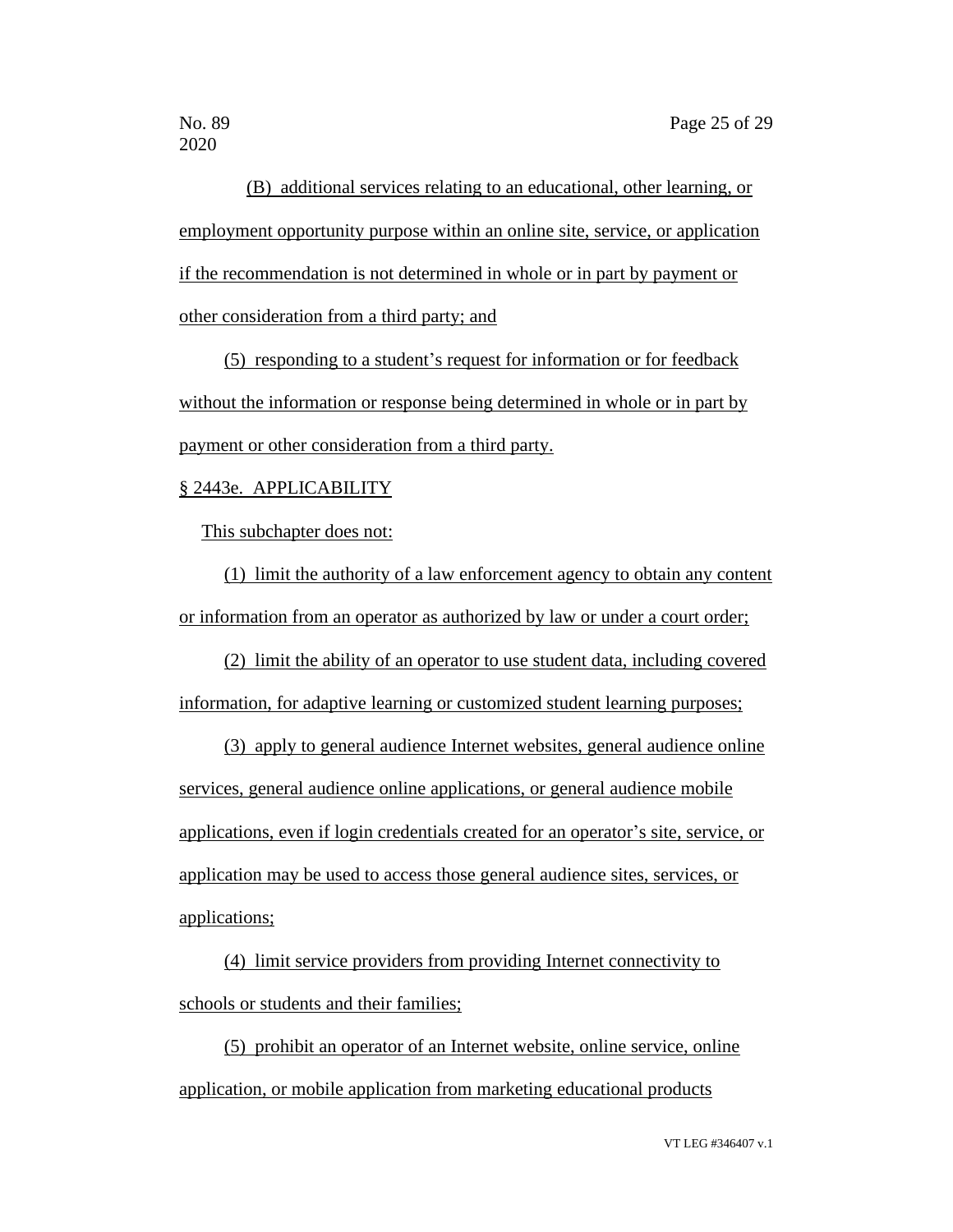directly to parents if the marketing did not result from the use of covered information obtained by the operator through the provision of services covered under this subchapter;

(6) impose a duty upon a provider of an electronic store, gateway, marketplace, or other means of purchasing or downloading software or applications to review or enforce compliance with this subchapter on those applications or software;

(7) impose a duty upon a provider of an interactive computer service, as defined in 47 U.S.C. § 230, to review or enforce compliance with this subchapter by third-party content providers;

(8) prohibit students from downloading, exporting, transferring, saving, or maintaining their own student-created data or documents; or

(9) supersede the federal Family Educational Rights and Privacy Act or rules adopted pursuant to that Act.

#### § 2443f. ENFORCEMENT

A person who violates a provision of this chapter commits an unfair and deceptive act in commerce in violation of section 2453 of this title.

Sec. 5. STUDENT PRIVACY; REVIEW; RECOMMENDATIONS

The Attorney General, in consultation with the Agency of Education, shall examine the issue of student data privacy as it relates to the federal Family Educational Rights and Privacy Act and access to student data by data brokers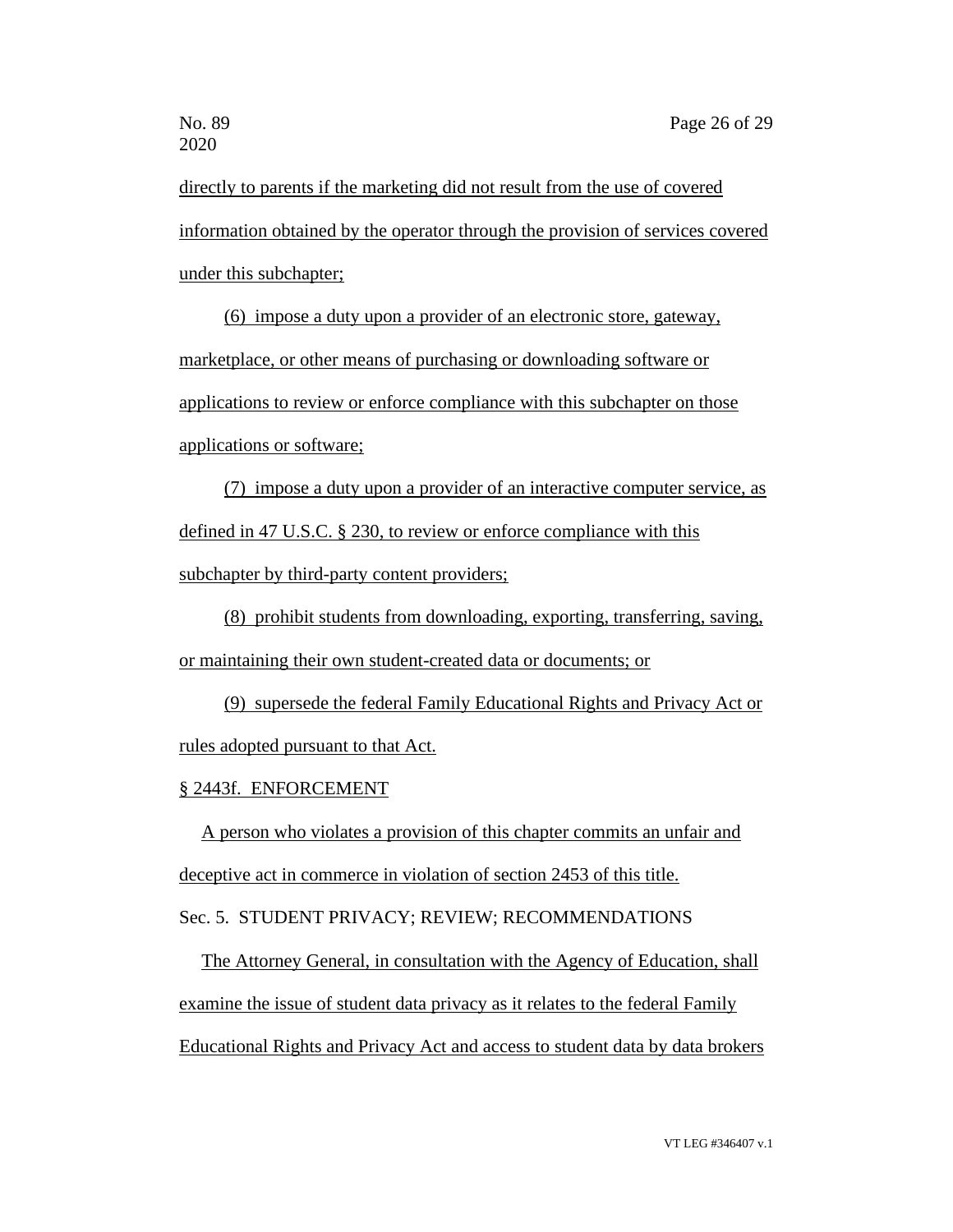or other entities, and shall confer with parties of interest to determine any necessary recommendations.

\* \* \* Automatic Renewal Provisions \* \* \*

Sec. 6. 9 V.S.A. § 2454a is amended to read:

# § 2454a. CONSUMER CONTRACTS; AUTOMATIC RENEWAL

(a) A contract between a consumer and a seller or a lessor with an initial term of one year or longer that renews for a subsequent term that is longer than one month shall not renew automatically unless:

(1) the contract states clearly and conspicuously the terms of the

automatic renewal provision in plain, unambiguous language in bold-face type;

(2) in addition to accepting the contract, the consumer takes an

affirmative action to opt in to the automatic renewal provision; and

(3) if the consumer opts in to the automatic renewal provision, the seller

or lessor provides a written or electronic notice to the consumer:

(A) not less than 30 days and not more than 60 days before the

earliest of:

(i) the automatic renewal date;

(ii) the termination date; or

(iii) the date by which the consumer must provide notice to cancel the contract; and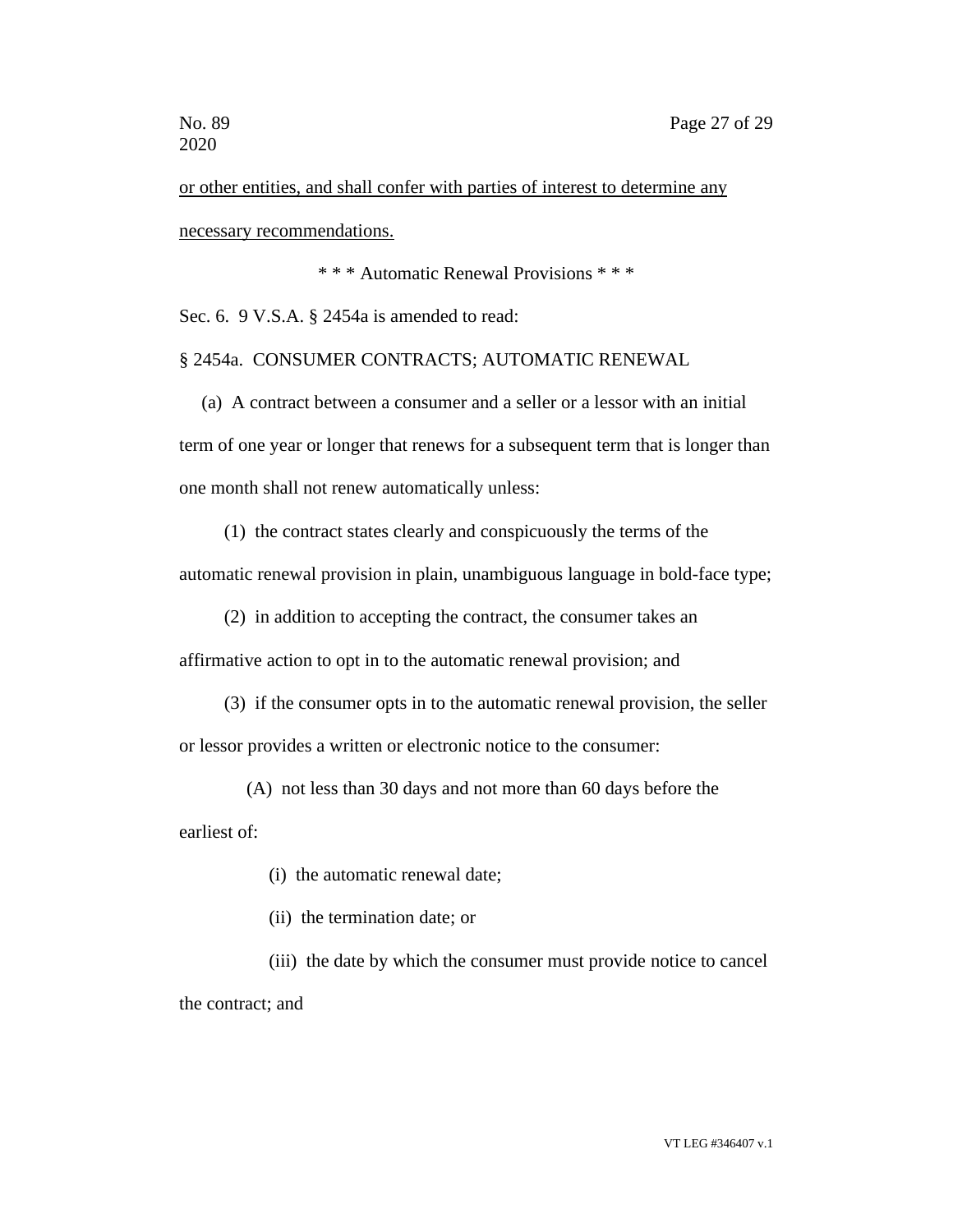(B) that includes:

(i) the date the contract will terminate and a clear statement that the contract will renew automatically unless the consumer cancels the contract on or before the termination date; and

(ii) the length and any additional terms of the renewal period;

(iii) one or more methods by which the consumer can cancel the contract; and

(iv) contact information for the seller or lessor.

(b) A seller or lessor under a contract subject to subsection (a) of this section shall:

(1) provide to the consumer a toll-free telephone number, e-mail address, a postal address if the seller or lessor directly bills the consumer, or another cost-effective, timely, and easy-to-use mechanism for canceling the contract; and

(2) if the consumer accepted the contract online, permit the consumer to terminate the contract exclusively online, which may include a termination email formatted and provided by the seller or lessor that the consumer can send without additional information.

(c) A person who violates a provision  $\theta$  subsection  $(a)$  of this section commits an unfair and deceptive act in commerce in violation of section 2453 of this title.